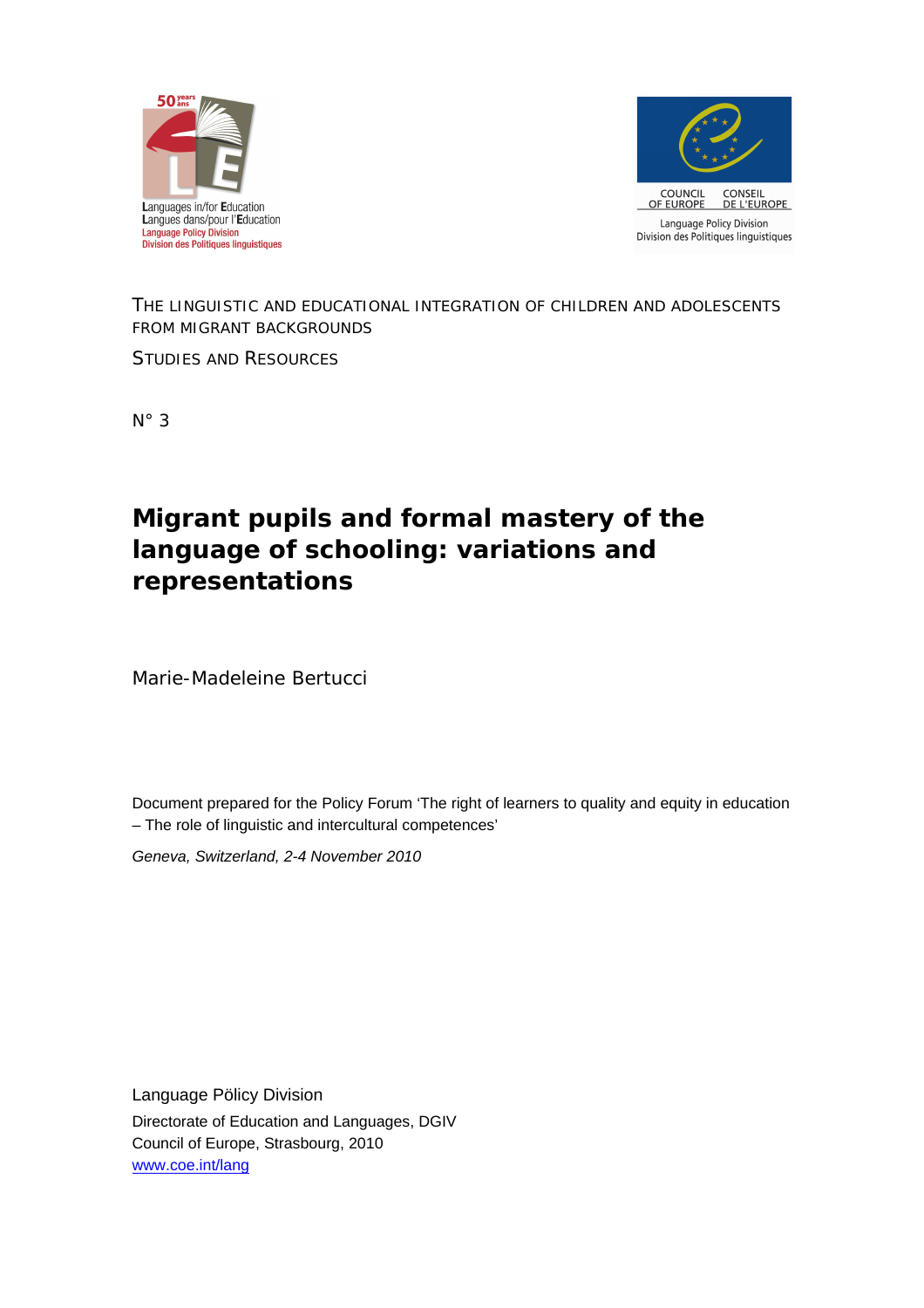LIST OF STUDIES AND RESOURCES ACCOMPANYING THE CONCEPT PAPER ON

The linguistic and educational integration of children and adolescents from migrant backgrounds

- 1. *Language diagnostics in multilingual settings with respect to continuous assessment procedures as accompaniment of learning and teaching* – Drorit Lengyel
- 2. *Languages of schooling: focusing on vulnerable learners* Eike Thürmann, Helmut Vollmer and Irene Pieper
- **3.** *Migrant pupils and formal mastery of the language of schooling: variations and representations –* **Marie-Madeleine Bertucci**
- 4. *Capitalising on, activating and developing plurilingual and pluricultural repertoires for better school integration* – Véronique Castellotti and Danièle Moore
- 5. *Professional development for staff working in multilingual schools –* Jim Anderson, Christine Hélot, Joanna McPake and Vicky Obied
- 6. *Co-operation, management and networking: effective ways to promote the linguistic and educational integration of children and adolescents from migrant backgrounds -* Christiane Bainski, Tanja Kaseric, Ute Michel, Joanna McPake and Amy Thompson

© Council of Europe, September 2010

The opinions expressed in this work are those of the authors and do not necessarily reflect the official policy of the Council of Europe.

All correspondence concerning this publication or the reproduction or translation of all or part of the document should be addressed to the Director of Education and Languages of the Council of Europe (Language Policy Division) (F-67075 Strasbourg Cedex or [decs](mailto:decs-lang@coe.int)[lang@coe.int\)](mailto:decs-lang@coe.int).

The reproduction of extracts is authorised, except for commercial purposes, on condition that the source is quoted.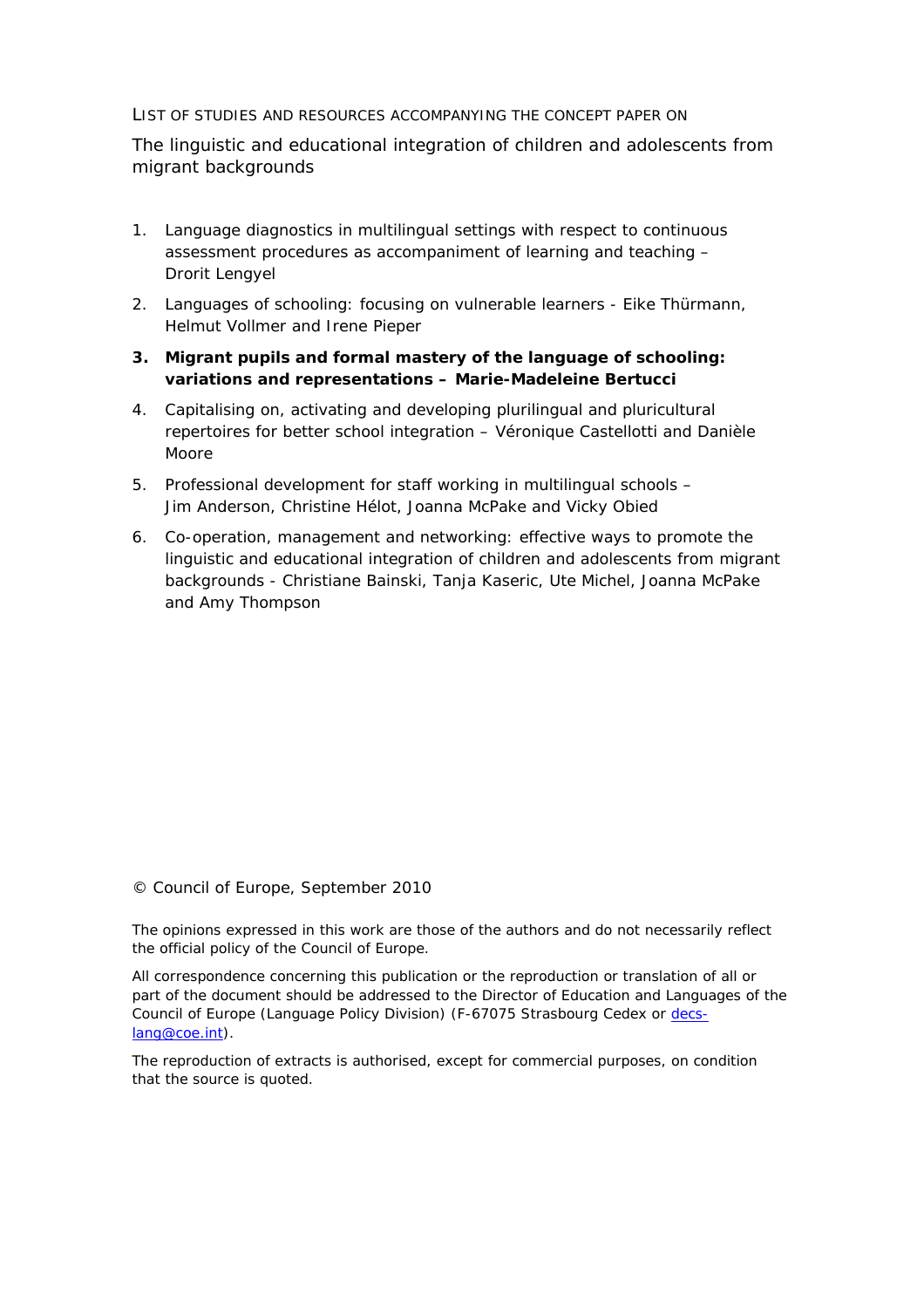| 1            |     |                                                                           |  |
|--------------|-----|---------------------------------------------------------------------------|--|
|              | 1.1 |                                                                           |  |
|              | 1.2 |                                                                           |  |
| $\mathbf{2}$ |     |                                                                           |  |
|              | 2.1 |                                                                           |  |
|              |     | 2.1.1<br>2.1.2                                                            |  |
|              | 2.2 | Explanations: a systemic tendency within the language, the persistence    |  |
|              | 2.3 |                                                                           |  |
| 3            |     |                                                                           |  |
|              | 3.1 | Making allowance for the characteristics of the spoken language in        |  |
|              | 3.2 | Acquisition of the language of schooling: key objects of study17          |  |
|              | 3.3 | Teaching of second languages and the development of                       |  |
|              | 3.4 | Acquisition of the language of schooling: some avenues of investigation20 |  |
|              |     |                                                                           |  |

| Annex 1: Extract from Bulletin Officiel No 3 of 18 January 200728                   |  |
|-------------------------------------------------------------------------------------|--|
| <b>Annex 2:</b> NALDIC. Diagnostic tool developed for analysing the writing of more |  |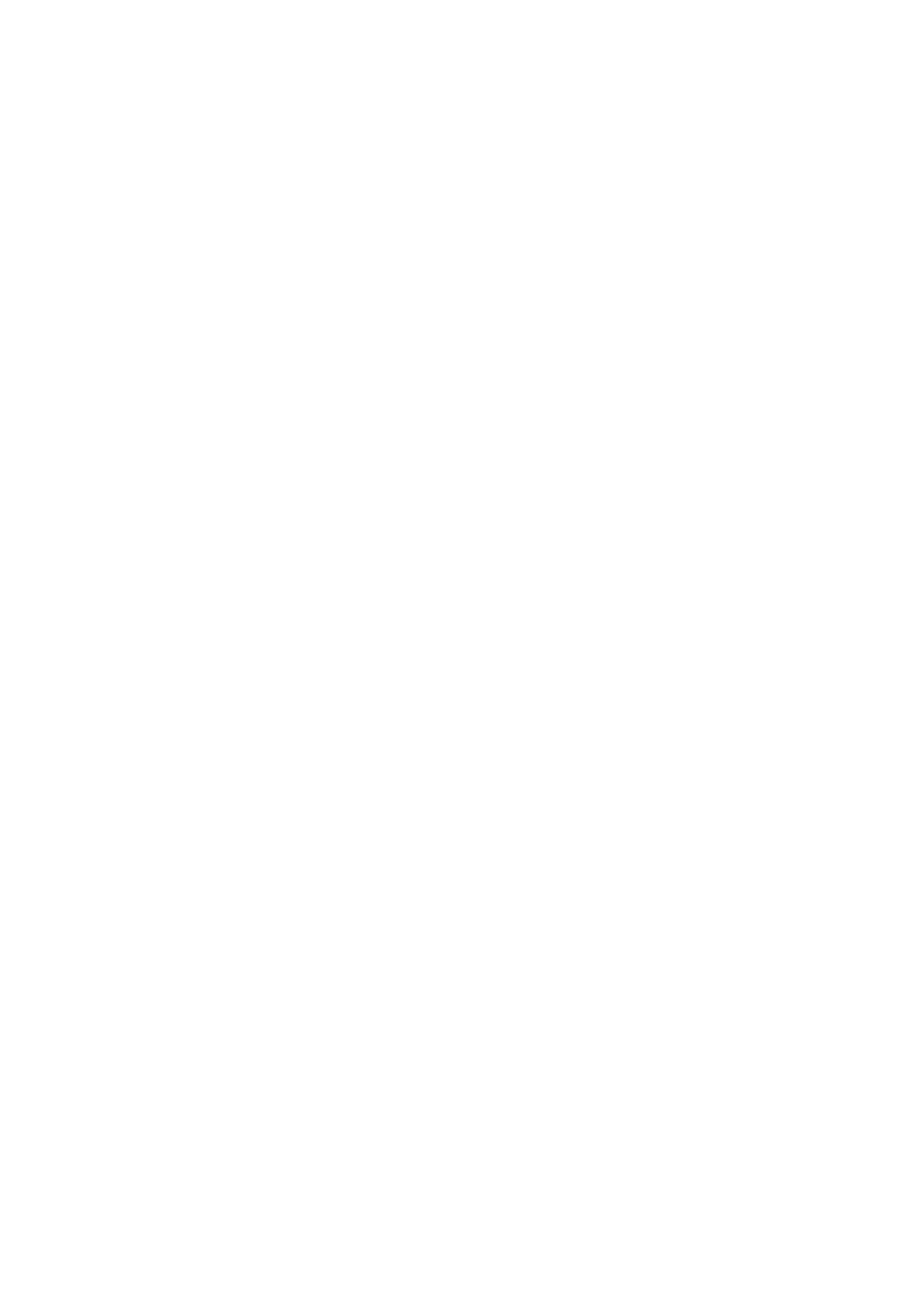## <span id="page-4-0"></span>**Introduction**

The schooling of migrant children is a sensitive question from the viewpoint of plurilingual and intercultural education because it involves performing cross-analysis and showing the close interrelation between linguistic and social phenomena. Before focusing on variability and the question of systemic developments, we will therefore look at the social norms and out-of-school linguistic contexts experienced by a number of migrant pupils.

It will first be assumed that the successful schooling of migrant children is closely dependent on the linguistic context of the host countries and on the openness of those countries to plurilingualism and interculturalism. For analysis purposes, we will take the case of the traditionally monolingual1 French linguistic context, highlighting two elements that obliquely affect how migrant children are received in schools, namely the ordinary representations of French and the language practices commonly associated with migrants.

<sup>1</sup> This very strong monolingual tradition in France differs greatly from the case in English-speaking countries. Social history shows how a very strong tendency to homogenisation of the national identity was forged in France from the end of the 19th century onwards. The function of State schools was to give all pupils a body of common knowledge and to smooth over specific cultural and linguistic characteristics. Social identity is primarily national identity and must prevent withdrawal into community identities (Castel, 2009: pp. 387-389). This explains the misgivings about allowing the use of *languages of the home* and about variation in general in schools (Bertucci, 2007).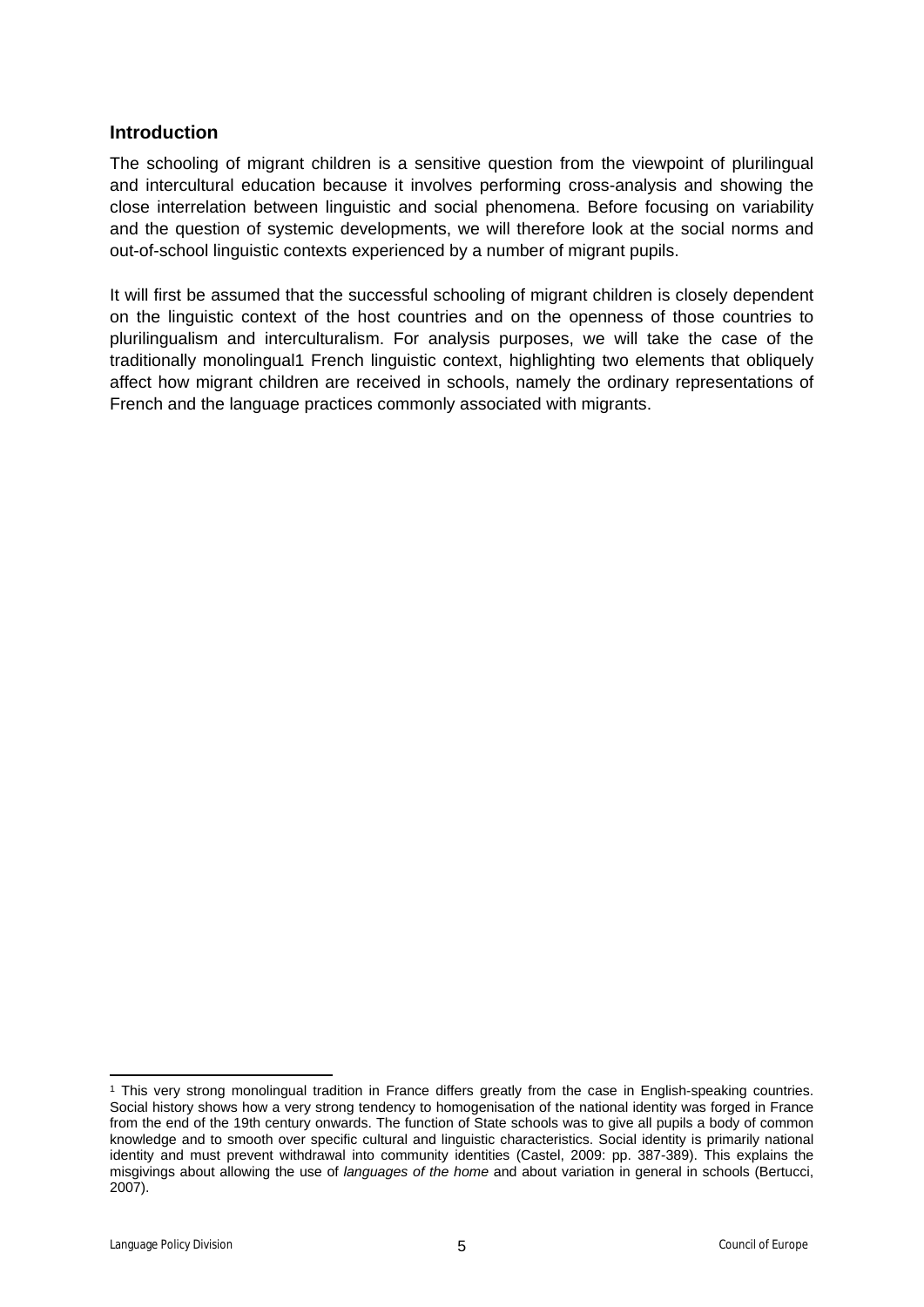# <span id="page-5-0"></span>**Social norms and linguistic context**

## <span id="page-5-1"></span>**1.1 The French linguistic context**

Migrant children have to adapt to, and deal with, complex linguistic contexts, particularly in host countries where long-standing and deeply rooted representations of the languages of those countries hold sway and underpin a linguistic ideology (Beacco, 2001), based in this case on the idea of inequality of languages on the language market (ibid.). Present in common discourse and based on speakers' impressions, this point of view rests on the idea that there is a natural hierarchy of languages in which certain languages are more beautiful, are richer, are better than others at expressing sensations and aesthetic or literary emotions, are more suitable for elaborating a line of reasoning, developing a scientific idea and so on. French, which is taken as an example, possesses a rich history in this area. It has been represented as the language of distinction, of civilisation, the universal language, and enjoyed an unprecedented vogue particularly in the 18th century, as shown by the following words of D. Baggioni:

*Until the third quarter of the 18th century, Europe, which set the tone in matters of taste, culture and science, believed it was living through an era of cosmopolitanism in which individuals' mother tongues did not constitute an indelible characteristic and where the improvement of human nature was progressing on all fronts and moving towards unification of the elites through a language of civilisation. As is generally known, Frederick II despised German, expressed himself only in the language of Voltaire and ordered that the Proceedings of his Academy (the Berlin Academy which he established in 1743) be published in French: "Science must speak the universal language, which is French."* (1997:192).

According to D. Baggioni, learned Europe, in mourning for the Latin of the scholars, considered French to be a prestigious language capable of taking the place vacated by Latin (ibid.) and satisfying the need for a universal language<sup>2</sup>. This view is based on epilinguistic judgements - elegance, rigour, precision, clarity, logic... supposed characteristics of French mentioned among others by Rivarol<sup>3</sup> (Lodge, 2006:244-247).

## <span id="page-5-2"></span>**1.2 Social representations of language practices**

Besides this particular linguistic context marked by hierarchical and non-egalitarian representations of languages, some specific linguistic characteristics are associated with migrants: plurilingualism and - a less well-known fact we shall now address - a variant of the host-country languages that mixes linguistic, generational and sociological aspects and directly involves the question of variability.

One characteristic often attributed to young migrants is a specific way of using French, which is described in varying ways, often with reference to places of residence. For example, it is referred to as *le parler des cités* or *le parler des banlieues* (council estate slang) or, more generally, *le parler jeune* (youth slang).Some terms have stronger socio-economic connotations than others, reflecting a precarious social situation, although this depends on whether the generational or residential criterion is uppermost. Besides its formal elements this variety of French involves specific language practices which call for a study of speech as a cultural<sup>4</sup> phenomenon dealing with the question of the language community, its available

<sup>&</sup>lt;sup>2</sup> This is also connected with France's geopolitical place in Europe between the 17th and 19th centuries.

<sup>3</sup> *Discours sur l'universalité de la langue française* presented to the Berlin Academy in 1784.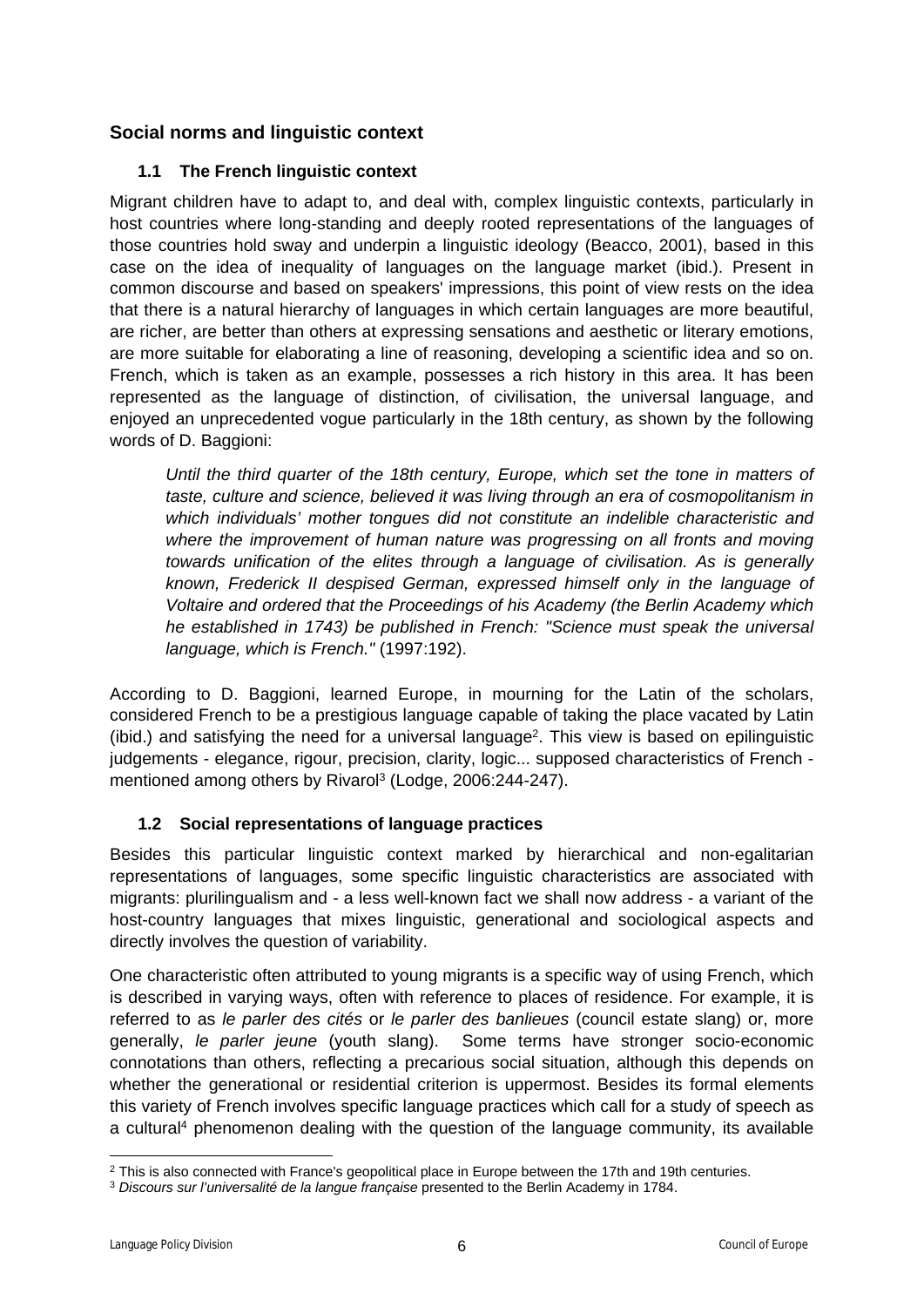resources and its rules of communication (norms underlying the operation of interactions in a given group). Besides a descriptive approach to the language, an ethnographic study aimed at describing speakers<sup>'5</sup> communicative competence (Hymes, 1984) is therefore required. The communicative competence described here is a form of culture which has been described as interstitial, one of whose most salient characteristics is the language practices in question.

The language practices of young people, particularly young migrants<sup>6</sup>, have been viewed in France as belonging to the more general framework of an interstitial culture (Calvet, 1994, Lepoutre, 1997) which has developed on four fronts since the 1990s: musical, graphic, dress and linguistic. Only the last aspect is considered here.

Speech falling under this head displays two pronounced characteristics in terms of variation: on the one hand, the information curve and accentuation (Gadet, 2003a: 103-104 and b: 86, Fagyal, 2003) and, on the other, vocabulary. However, at the grammatical level, it shows little difference from popular French and possesses the characteristic aspects of oral varieties. Nevertheless, three characteristics distinguishing it from hereditary elements (Gadet, 2003a: 112) will be noted: verlan<sup>7</sup>, hybridisation and linguistic mixing through borrowings from languages of immigration - words taken from Arabic, African languages, Creole etc.

Verlan is not just a process of formal coding which inverts the dominant social norm. It is clearly distinguished from secret languages and school slang by its vocabulary and functions. While the teenagers who speak verlan best may also be the most dysfunctional in terms particularly of social and school norms, they are also the best integrated in the peer group and its culture. The importance of peer groups in the socialisation of young people has been underlined. These language practices, particularly verlan, are suitable for expressing real life, street experience and interethnic relations. In their linguistic borrowings they reflect the pluriethnic communities of the council estates (Melliani, 2000). In its play, initiatory and cryptic aspects, verlan plays an identity-forming function<sup>8</sup> which has been widely reported since the early 1980s (Bachmann, Basier, 1984, Billiez, 1993, Lepoutre, 1997). Coarse language and obscenity are also typical and very noticeable in young people's exchanges, as so often in teenage talk. Noticeable here too is a type of generational provocation which contrasts with the style employed by adults, being distinguished both by its register and by an exuberant, voluble and noisy delivery stemming from a talkative culture derived from popular Maghreb and African traditions (Lepoutre, ibid.: 176). Speech is often dramatised, stagy and exposed to peer judgement. Ritual insults, gibes and verbal actions which are part of street culture take place in this context (Labov, 1993). It should be stressed that none of the characteristics described constitutes in itself an obstacle<sup>9</sup> to acquisition of the hostcountry language and language of schooling<sup>10</sup> despite the disapproval<sup>11</sup> surrounding them.

<sup>9</sup> Some are even highly literate.

<sup>4</sup> Assuming that the way a language is used is at least as important as its structure. This is also true of the standard French used in schools.

<sup>5</sup> I.e. the knowledge needed by participants during a verbal interaction and used by them for communication.

<sup>6</sup> See e.g. the work of F. Melliani.

 $7$  Verlan is a particular form of back slang in which the syllables of certain words are inverted: e.g.tromé (métro).

<sup>&</sup>lt;sup>8</sup> This does not mean that these young people have only one identity and that verlan is the only language available to them.

<sup>&</sup>lt;sup>10</sup> Pupils know which variety to use in what context (Bertucci, 2003).

<sup>11</sup> In general, the use of this type of speech coincides with the feeling of a rise in linguistic incivility owing to the extreme nature of these practices (language with sexual or scatological overtones, insults) which is strengthened by behaviour patterns and modes of communication which do not conform to commonly accepted standards of civility. The loud (in both senses) nature of these language practices and the accompanying types of behaviour make adults feel excluded and misunderstood or even aggressive.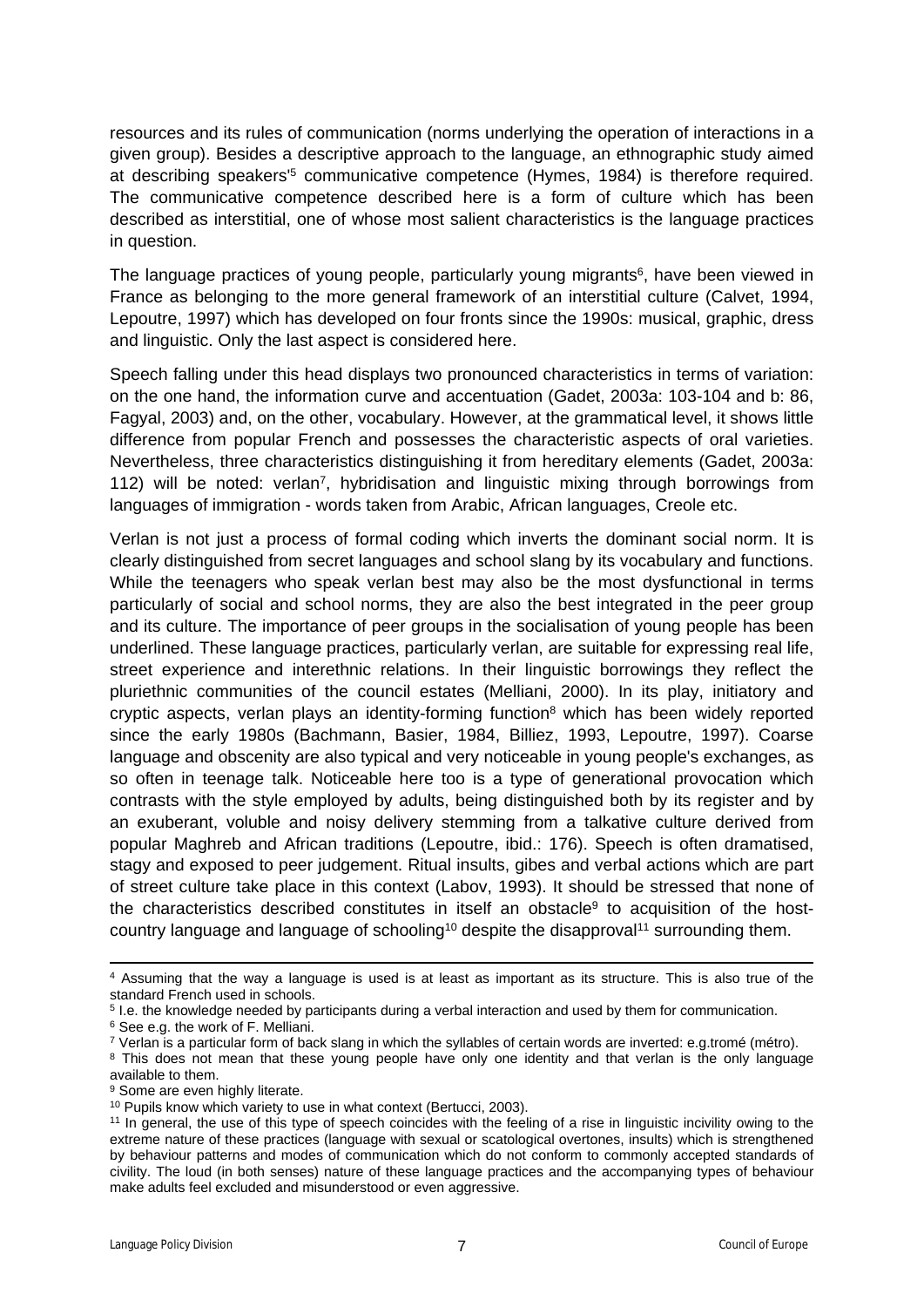If the social circumstances of these migrant pupils are agreed to be somewhat specific, this means that the way they are taught must be set in context and adapted to take account of their variation from the norm. It is therefore proposed to review the ideas of norm and correct grammar with the aim of improving pupils' performance, reducing linguistic handicaps and thus giving priority to certain objects of study in the acquisition of the standard language. The approach will therefore be reversed, with the pupil as the starting point and the subject as the goal.

## <span id="page-7-0"></span>**Variability and systemic change**

We will endeavour to observe how variation occurs and take a fresh look at pupils' errors from the viewpoint adopted here. This necessitates reviewing the ideas of norm and correct grammar and seeing so-called linguistic handicaps in a different light.

Taking the French example, we shall assume for the sake of analysis that language teaching at school, which is almost entirely based on the written word, has now imposed written forms as being the only legitimate ones and therefore as embodying the language<sup>12</sup> (Gadet, 2003b). The result of this is to increase the difficulties of acquiring and appropriating the language, particularly because the variant forms are not used as learning tools. Nevertheless, we are not playing down the importance of the norm, ignorance of which may carry social penalties, particularly as regards access to employment, hence the importance of reflecting on how to achieve proficiency in the language of schooling:

*It has to be distinguished between everyday language, which most bi- and multilinguals have commands of and "academic language", which characterises the language activities at school* (Gogolin & Lange, 2010).

Using a set of examples drawn from a group of plurilingual, mainly Creole-speaking,<sup>13</sup> pupils, we will show that difficulties in appropriating linguistic forms hide pupils' real competences, particularly textual, and that these difficulties constitute an obstacle to teaching which calls for analysis.

The assumption is accordingly made that pupils' difficulties in appropriating the written language increase their difficulties in performing the tasks required of them, particularly the production of written texts<sup>14</sup>, because of a lack of language proficiency. The causes of failure are to be found not in the assumed inability of pupils to carry out the task in question, i.e. construction of a narrative, but in their lack of prior knowledge of the language, which they need for performing a written textual activity. These errors are, however, interpreted here not as a sign of inability but as a form of attempted metalinguistic interpretation of the language's functioning by the writers. Nevertheless, the difficulties make pupils feel linguistically insecure and cause them to make less effort at expression, with resulting effects on their written production.

Two examples are proposed as an illustration. These concern appropriation of the categories of gender and number by Creole-speaking plurilingual pupils in written French production and the problems encountered by pupils in their written production.

<sup>&</sup>lt;sup>12</sup> Particularly if it is assumed that standardisation has been directed mainly at the written word, which appears more homogeneous than the oral form, which is unstable and heterogeneous because of variation.

<sup>&</sup>lt;sup>13</sup> The families of these pupils were originally from La Réunion, which they left to seek employment.

<sup>&</sup>lt;sup>14</sup> Regardless of the subject.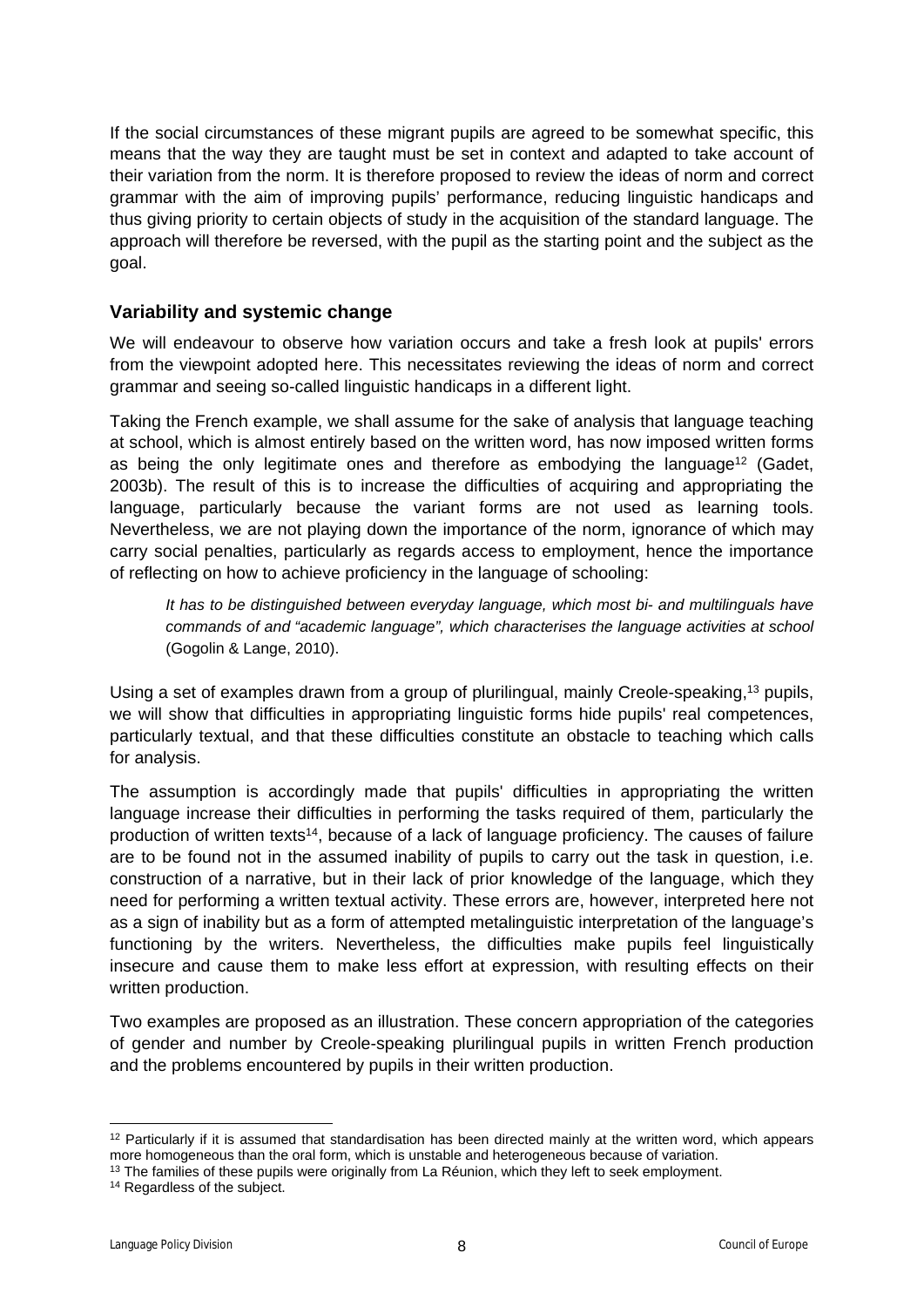The working assumption is that, far from dealing with errors, we find in these examples a variational system which may be considered to be governed by systemic developments and to possess its own coherence. The variation question therefore lies at the heart of the tension between that what may be regarded as communication and that which pertains to the language of schooling.

## <span id="page-8-0"></span>**2.1 Appropriation of the categories of gender and number**

The initial assumption is that beneath the various spelling errors lies a certain systemisation despite apparent instability. It seems that, generally speaking, these errors reveal major tendencies towards eliminating the differences between the oral code and the written code and the redundancies specific to the written word. This trend is reflected in concordant phenomena which have been observed in different sub-systems. Three major characteristics may be noted under the apparent diversity of errors: regularity, i.e. a tendency to alignment; differentiation connected with irregular distribution, particularly of the grammatical forms of number and gender; and standardisation, which is the opposite tendency to the previous one in that we see a movement towards the standardisation of micro-systems.

We are therefore witnessing a dual trend towards simplification and increasing complexity reflected simultaneously in an absence of discrimination and in assimilation, alignment and fixation. On the whole, such dysfunctions constitute fossilised features, although it is always difficult to conclude from a dysfunction in writing that there is a fault or error because there is always a suspicion that auto-correction may have occurred. In addition to this tendency there is the difference between the oral code and the written code, the difference between what is heard and what is written.

Dysfunctions relating to grammatical morphograms provide an illustration of the assumption.

French has consolidated the constructed or inflected parts of the word called morphemes (suffixes, prefixes, endings, verbal inflections) by means of morphograms, i.e. graphic supplements of morphemes (Catach, 1986). To grasp the distinctions between speech and writing, we must therefore contrast what is heard in oral production, namely morphemes, with what is written, namely morphograms.

The last-named offer the following advantages: graphic preservation of an *intermittent* morphology, i.e. one always hears what is only sometimes written; supplementary, often redundant, morphosyntactic information; flexibility and syntagmatic cohesion through the scattering of visual links over elements of the same nature and function; paradigmatic information through the construction of visual links on words having the same function and meaning (masculine and feminine alternation or radical and derived).

# <span id="page-8-1"></span>*2.1.1 Marks of gender*

As regards the question of gender, we see that this is a morphological characteristic invariably attached to every noun, albeit with some exceptions<sup>15</sup>. The names of things or concepts have an arbitrary gender only distantly related to their meaning. From the viewpoint of meaning, it constitutes a *fictional gender*, to adopt the expression used by Damourette and Pichon (1911-1950). The form of the noun does not allow recognition of the gender to which it belongs. Gender is indicated by agreement with the determiner and the adjective. It often happens, particularly in the case of nouns with an initial vowel, if the noun is not

<sup>15</sup> French hesitates about the gender of *amour* (love), *délice*,(delight) *orgue* (organ) and *gens*.(people)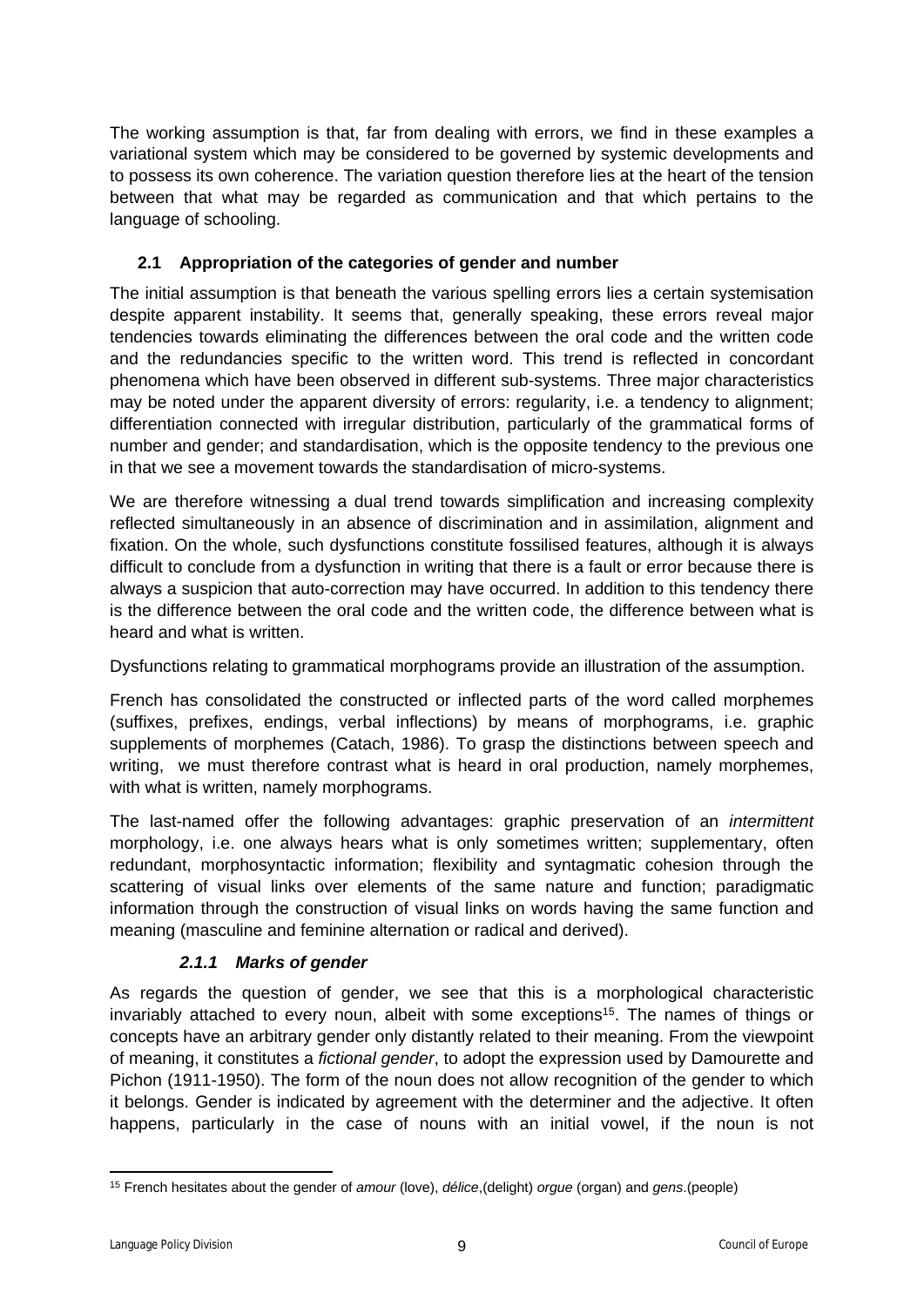accompanied by an adjective or if the adjective is invariable in gender, that the gender is not indicated, e.g. *l'automne est triste* (autumn is sad).

As shown below, agreement of the adjective in gender provides a good illustration of our point and of the influence which the spoken language has on pupils' written production. We know that there are adjectives marking gender in writing only, adjectives marking gender in speech and adjectives that possess only one gender. Two types of errors are found in the table: the absence of an *e* and non-redoubling of the consonant.

| <b>Types</b>                              | Oral<br>marks     | <b>Morphograms</b><br><b>Expected alternation</b> | <b>Proposed</b><br>alternation                           |
|-------------------------------------------|-------------------|---------------------------------------------------|----------------------------------------------------------|
| <b>Gender in</b><br>speech                |                   |                                                   | maintien des<br>morphogrammes t                          |
| une route<br>glissant,                    | $[-/t]$           | t / te                                            | et d du masculin<br>au féminin,                          |
| une petit fille,<br>une tempête<br>froid, | $[-/d]$           | d/de                                              |                                                          |
| une<br>plaisanterie                       |                   | s/se                                              | absence du<br>morphogramme s,                            |
| commi,                                    | $[-/z]$           |                                                   | pas de                                                   |
| de bon heure,                             | $[ö/\emptyset n]$ | n / ne                                            | redoublement de<br>la consonne au<br>féminin,            |
| <b>Gender in</b><br>writing               |                   |                                                   |                                                          |
| la route<br>littoral,                     | [al]              | $1/$ le                                           | pas de<br>redoublement de<br>la consonne au<br>féminin,  |
| une des<br>meilleurs<br>classes,          | [Or]              | $r/r$ e                                           | absence du<br>morphème e,                                |
| une maison<br>inconnu,<br>la nuit venu,   | [y]               | u / ue                                            | absence du<br>morphème e au<br>féminin après<br>voyelle, |

The next table presents the feminine agreements of the adjective with nouns identified as masculine, as indicated by the determiner.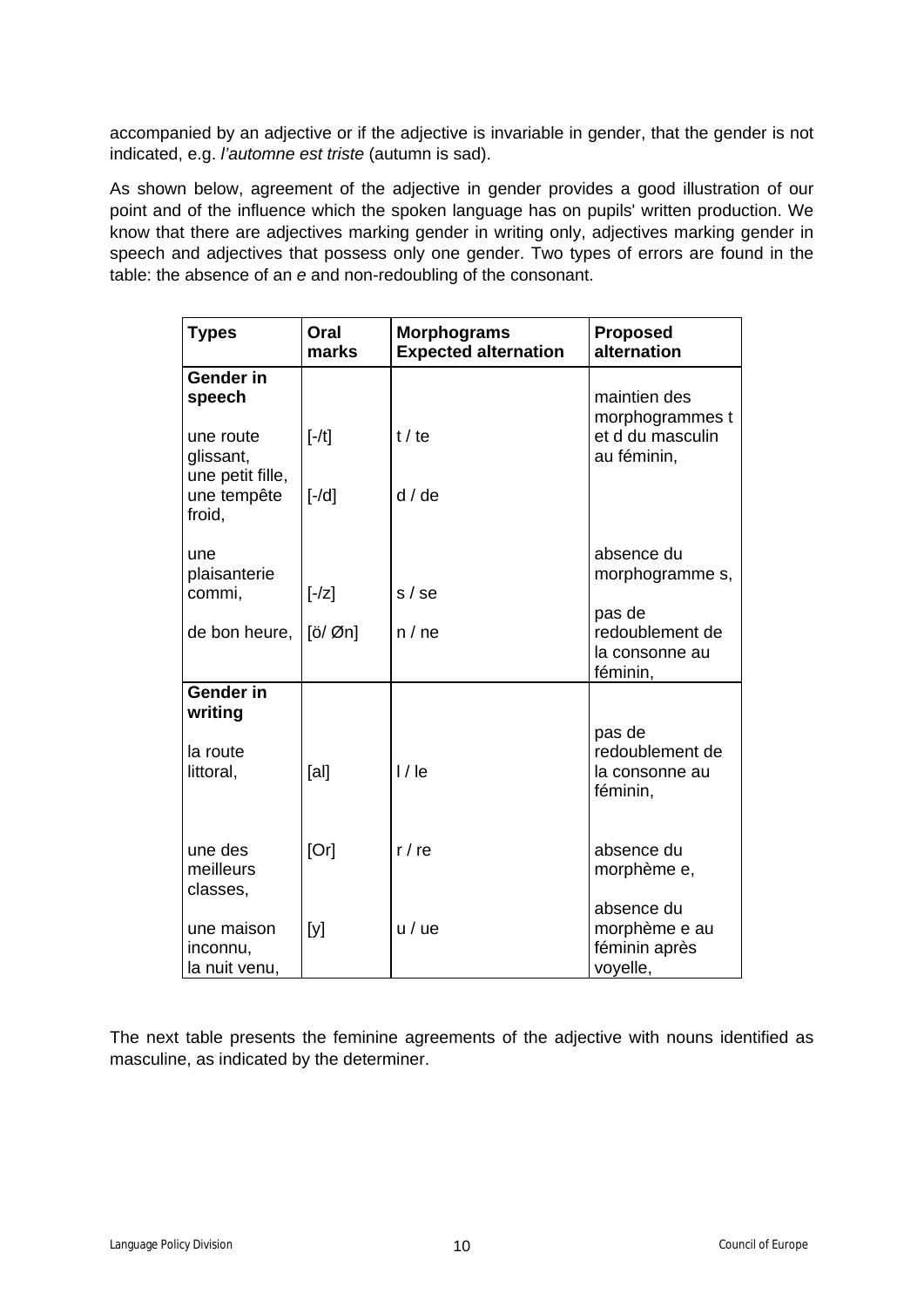| <b>Type</b>              | <b>Proposed form</b>                                                                                                | <b>Expected form</b>                                                                                           |
|--------------------------|---------------------------------------------------------------------------------------------------------------------|----------------------------------------------------------------------------------------------------------------|
| Animate                  | un homme très gentille,<br>un garçon nommée Pierre,<br>le vieille homme,<br>un corbeau noire,<br>le hiboux perchée, | un homme très gentil,<br>un garçon nommé Pierre,<br>le vieil homme,<br>un corbeau noir,<br>le hibou perché,    |
| <b>Inanimate</b>         |                                                                                                                     |                                                                                                                |
| Gender in speech         | un chemin étroite,<br>un arbre glissante,<br>un tournant glissante,<br>des sacs très lourdes,<br>au première étage, | un chemin étroit.<br>un arbre glissant,<br>un tournant glissant,<br>des sacs très lourds,<br>au premier étage, |
| <b>Gender in writing</b> | un passage horizontale                                                                                              | un passage horizontal                                                                                          |

The errors just presented do not seem to form part of a system because they have contradictory forms. Agreement of the noun and determiner is normal and shows that the gender of the noun is correctly identified; the agreement of the adjective contradicts the preceding one. However, there are hesitations about two forms:

- premier because of the liaison with the following initial vowel noun, which may signify liaison;
- *horizontal* because it has only a written gender.

The number of occurrences is insufficient, however, to conclude that the adjective has a tendency to invariability.

## <span id="page-10-0"></span>*2.1.2 Marks of number*

The concept of grammatical number is marked in French by opposing singular and plural. Nouns are regarded as singular when the substance (being or object) which they denote is assumed to constitute a single unit at the time of speaking. They are regarded as being in the plural when they constitute at least two units. When not used in speech, a noun is not subject to the concept of number.

The number of nouns and adjectives is generally signified in speech by determiners, lexical alternations and sometimes by a final syllable or letter and by liaisons.

For determiners, the written form of number is *s* (sometimes *x*) pronounced in liaison before a vowel. This form is normally repeated on all elements forming part of the same group (syntagmatic and paradigmatic link).

The marks of number of the noun and adjective are almost exclusively written. We write in every case what is pronounced only in certain conditions. This redundant information is useful in cases of ambiguity, especially if we consider that there is no possibility of rectification in the written form, unlike the oral form. A number of nouns and adjectives still retain an oral mark of number. This aspect will not be further examined because it does not concern the corpus. It will be noted that the errors do not relate to the singular/plural variation but to the omission of *s*.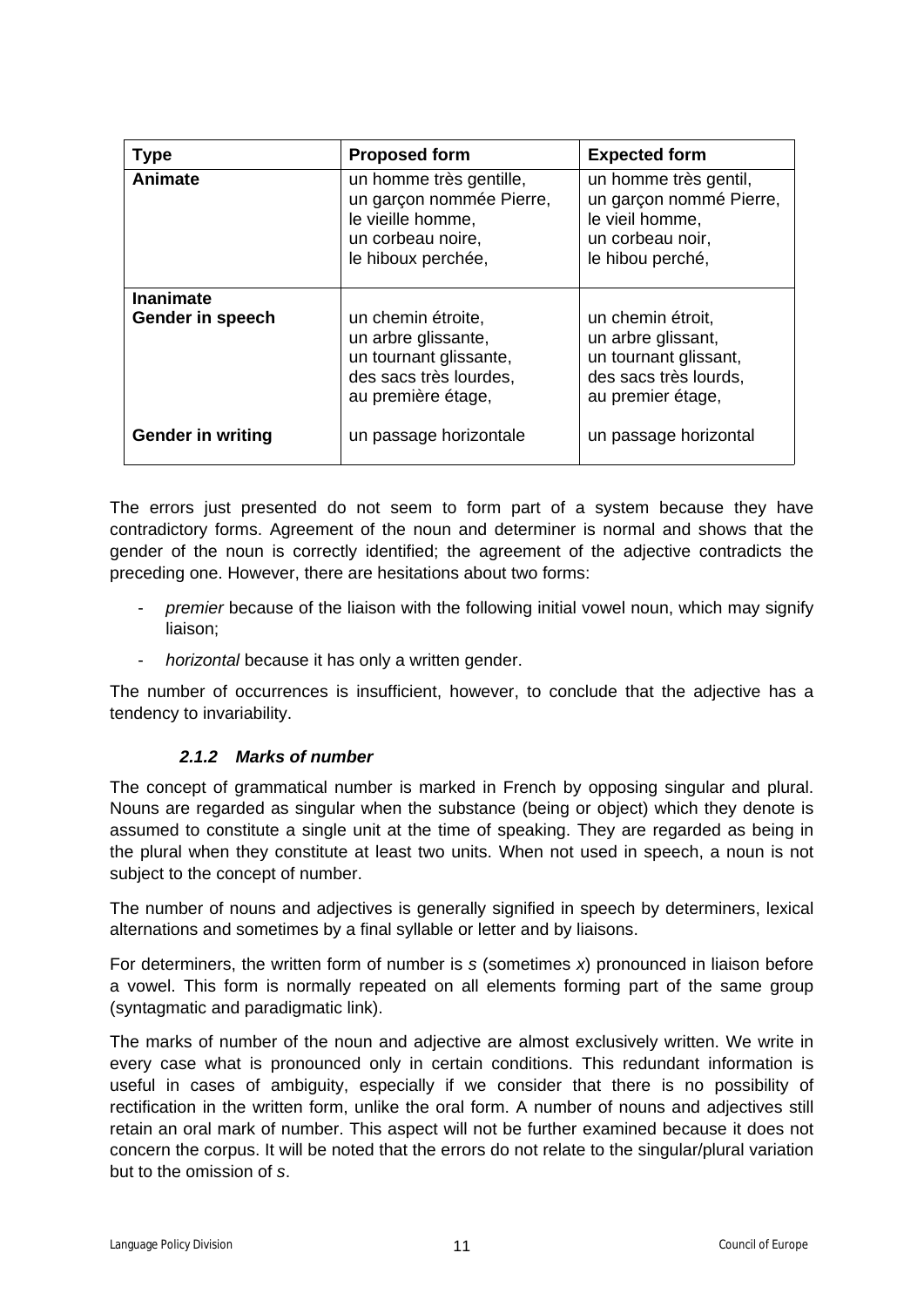The syntagmatic marks of written number in the noun group are therefore:

- the determiners (graphically autonomous);
- the final alternations (graphically integrated);
- the liaisons (conditioned position infixes).

#### *The determiner is sufficient to indicate the number*

| <b>Proposed form</b> | Morphogram | <b>Expected form</b> |
|----------------------|------------|----------------------|
| des adieu,           | х          | des adieux,          |
| ses amie,            | s          | ses amies,           |
| les autre,           |            | les autres,          |
| des bandit,          |            | des bandits,         |
| les bandit,          |            | les bandits,         |
| les boie,            |            | les bois,            |
| des busard,          |            | des busards          |
|                      |            |                      |

It may also be noted that the determiner is sufficient in cases of agreement of the adjective and noun, hence forms such as *des grand ami* (great friends), *de vieu arbre* (old tree), *de nouveau camarade* (new friend) etc. Only the oral marks are present and the specific forms of writing (*s* or its graphic variants) are omitted. We are therefore witnessing a simplification process that eliminates redundancy phenomena. We note, however, the rare but persistent presence of singular forms with plural marks although there is no error in the determiner: *un corbeaux noir* (a black crow), *une petite filles* (a little girl), for example. Another series has forms in which the marks of agreement are unevenly distributed, resulting in inconsistent realisation of number in the written form.

*Heterogeneousness in the distribution of marks of agreement over a syntagm*

| <b>Proposed forms</b>                                     | <b>Oral marks</b>                  | <b>Written marks</b>      | <b>Expected forms</b>                                                  |
|-----------------------------------------------------------|------------------------------------|---------------------------|------------------------------------------------------------------------|
| certain animeaux,<br>certain animeaux tel                 | liaison, forme du<br>substantif au | morphèmes du<br>pluriel + | Certains animaux,<br>certains animaux tels                             |
| que,                                                      | pluriel,<br>ш                      | déterminant,              | que,                                                                   |
| aux arbre,<br>une boîtes                                  | liaison,                           |                           | aux arbres                                                             |
| d'allumette,<br>les même camarades,<br>ces cheveux blanc, | déterminant au<br>pluriel,         | ш                         | une boîte d'allumettes,<br>les mêmes camarades,<br>ces cheveux blancs, |

The forms proposed in the table above are exceptions to the rule requiring agreement in the noun phrase. It is therefore legitimate to wonder whether one is not dealing with an intermediate stage in the system which is unable to decide between generalisation of agreement by the determiner alone, as in the previous tables, and a sort of mixed form in which written marks alternate with their absence. Here too, the oral form of the plural of nouns is respected (*animeaux* - animals) and the two occurrences bear the mark of agreement.

Finally, four cases are presented in which invariable words bearing marks of agreement occur. They are grouped together although they belong to different classes: *beaucoups*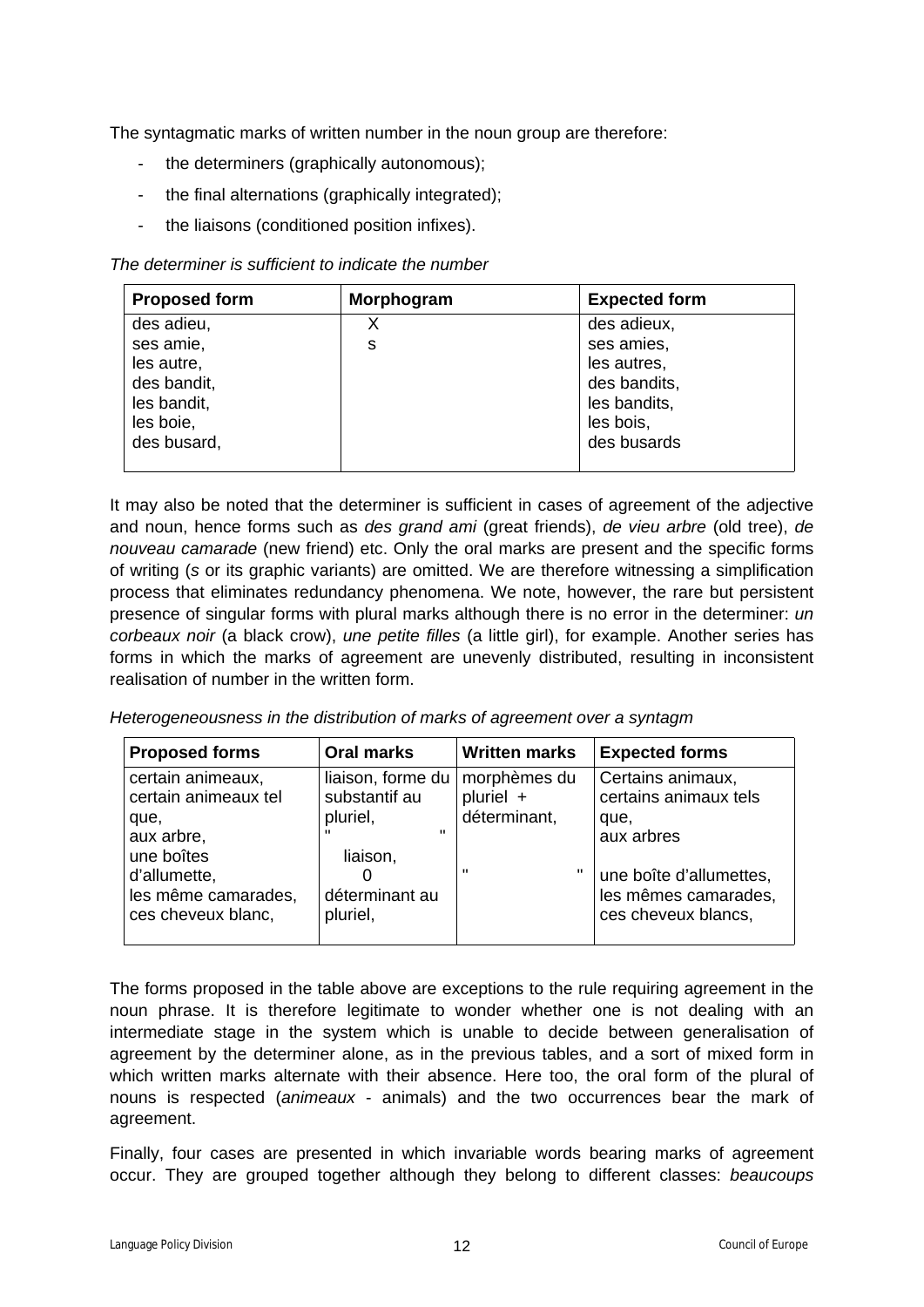(many), *trops* (too many), *les gazs* ( the gases), *douzes* (twelve). The very small number of occurrences does not allow conclusions to be drawn. However, system instability is confirmed.

The following series shows forms in which agreement is not marked but which contain an expression of number through:

- the presence of an adverb of quantity: *beaucoup*;
- the semantic nature of the adjective *autre* (other), which expresses plurality.

#### *Unmarked agreement*

| <b>Proposed forms</b>                                             | <b>Marks</b> | <b>Expected forms</b>                                                  |
|-------------------------------------------------------------------|--------------|------------------------------------------------------------------------|
| d'autre fois,<br>beaucoup d'autre<br>question,<br>d'autre camion, | Ü            | d'autres fois,<br>beaucoup d'autres<br>questions,<br>d'autres camions, |
|                                                                   |              |                                                                        |

The presence of terms signifying plurality by themselves seems to make written marks of the plural unnecessary, as may be seen in cases where the determiner *quelque* (some) appears. It presence alone is sufficient to indicate the plural and makes marks of agreement on the adjective and noun pointless: *quelque bon copain* (some good mates), for example. The plural is expressed through presence of the determiner. The written marks are felt to be redundant and pointless.

In a subsequent phase, an attempt will be made to understand why this corpus may be interpreted as a complex, elaborate system but one characterised by the persistence of fossilised features that appear to fix it at a certain stage in its development, thus helping to give the impression of a system that has reached a plateau.

The mode of expression chosen by learners in their narratives seems to be based on a pragmatic method of communication. The essential objective is to make oneself understood. It is therefore essentially functional. Respect for the morphological norm does not seem to be a priority.

This situation is paradoxical if it is considered that the school context produces a situation in which the pressure from the norm is very high.

What explanations can therefore be put forward?

#### <span id="page-12-0"></span>**2.2 Explanations: a systemic tendency within the language, the persistence of areas n the system where variation appears**

A number of explanations can therefore be proposed at this stage. The first concerns what H.Frei in *La Grammaire des fautes* has described as the major tendencies of the language based on the concept of need: analogy, differentiation, economy, invariability and expressiveness (1929). Even if, as shown by F. François (1974:171), the opposition between these five needs can be boiled down to a contrast between two major functions, namely economy and diversification, and even if we may wonder about the concept of need and not entirely accept the psychology underlying the explanation of linguistic phenomena given by H. Frei, a large number of faults can still be attributed to the need for economy: syntagmatic,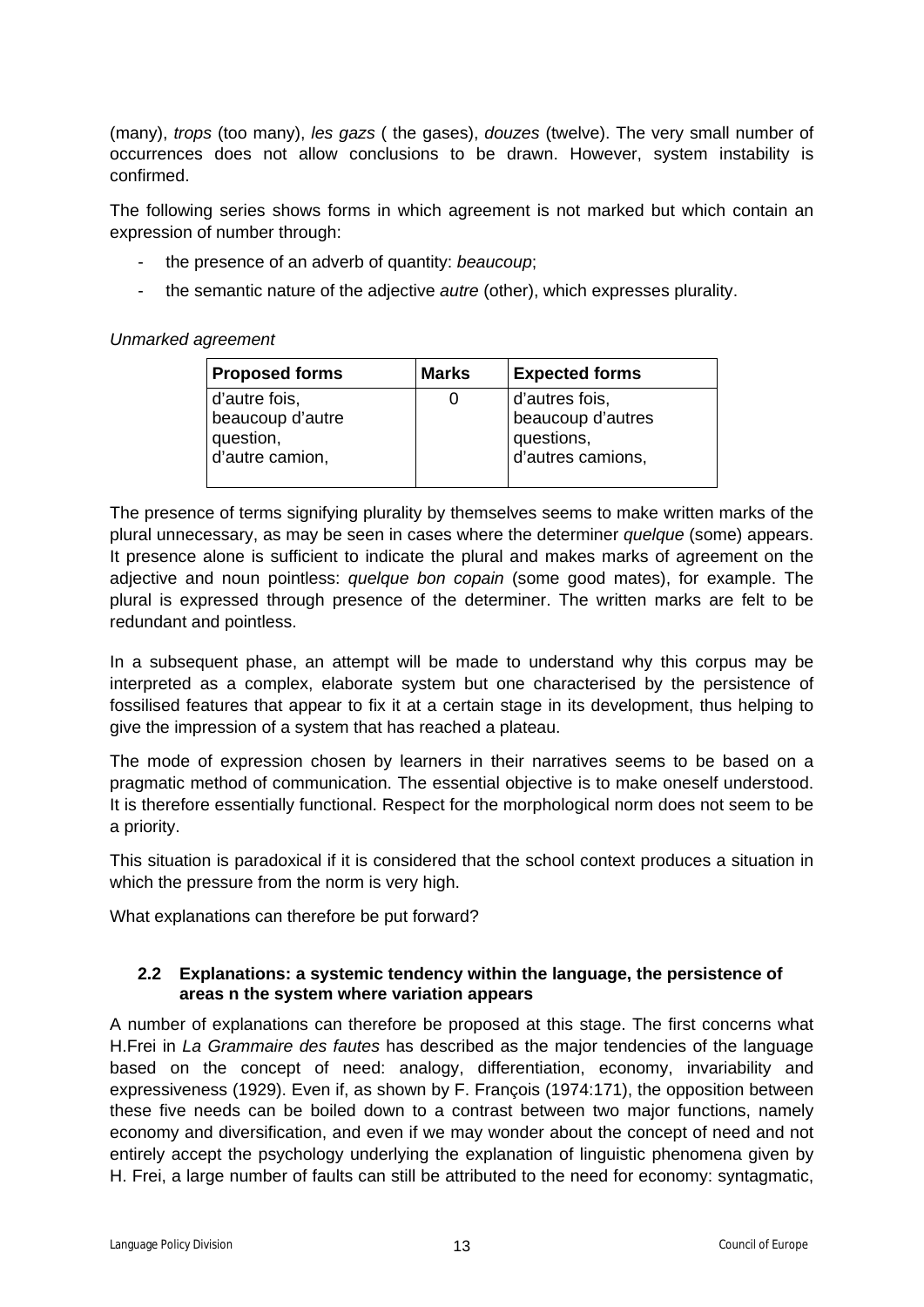through abbreviation, simplification or chain contagion, and paradigmatic in the relation between paradigms. While bearing in mind the critique by F. François, we note with interest the advantages of H. Frei's description of the system, which offers a dynamic overall vision of language events in which error is a phenomenon that compensates for the deficits of the standard language and reflects a certain systematicity guided by an empirical goal.

Another possible explanation is the persistence of areas in the system where variation occurs, as shown by R. Chaudenson for peripheral types of French. Distancing himself from H. Frei, he stresses that the important thing is not so much to identify needs as to pinpoint sectors which consistently display variation phenomena, "i.e. variables which may reveal similar or different variants depending on the place and time" (1989:64).

We should also note the analogy between sectors that consistently display variation phenomena and the most frequently encountered errors on the part of learners, in particular morphological regularisations. How are these dysfunctions to be interpreted? Are we dealing with features of popular or advanced French, with provisional grammars devised by pupils during learning? Such grammars would result from the situation of language contact and from liberation from the constraints of the norm in the formal or informal context of learning the host-country language.

## <span id="page-13-0"></span>**2.3 A pragmatic method of communication**

The question arising from the above analyses is the relationship with the norm and the latter's pressure on pupils. The work of H.Frei and R. Chaudenson addresses a context of liberation from the norm in which the extent of variation from standard French is inversely proportional to pressure from the norm. The pupils in question are placed in a context of strong exposure to the norm set by the school.

The real competences of pupils regarding execution of instructions are masked by their unequal mastery of the language of schooling. This is reflected at the linguistic level by short sentences, an unsophisticated syntax based on simple sentences and concrete vocabulary of low generality.

This is confirmed at another level of analysis by the general structure of the narratives, some examples of which will be given here.

On examination we realise that thematic structure prevails over linear-progression mode: "The rheme of a first sentence becomes the theme of the second, the rheme of which in turn supplies the theme of the next one" (Adam, 1990).

This may be seen in the following example<sup>16</sup>:

Once upon a time there was a man named Orpheus. Orpheus wanted to marry Eurydice but it was necessary for him to go to the castle. But the castle was surrounded by guards.

The theme-rheme progression is a pointer: the old information is presented first and the new information follows, thus meeting the criteria proposed by W. Klein (1989) for defining the pragmatic communication mode:

- place the elements which are linked from the viewpoint of meaning near one another (principle of semantic connectivity),

<sup>16</sup> Extract from a composition by a Creole-speaking pupil.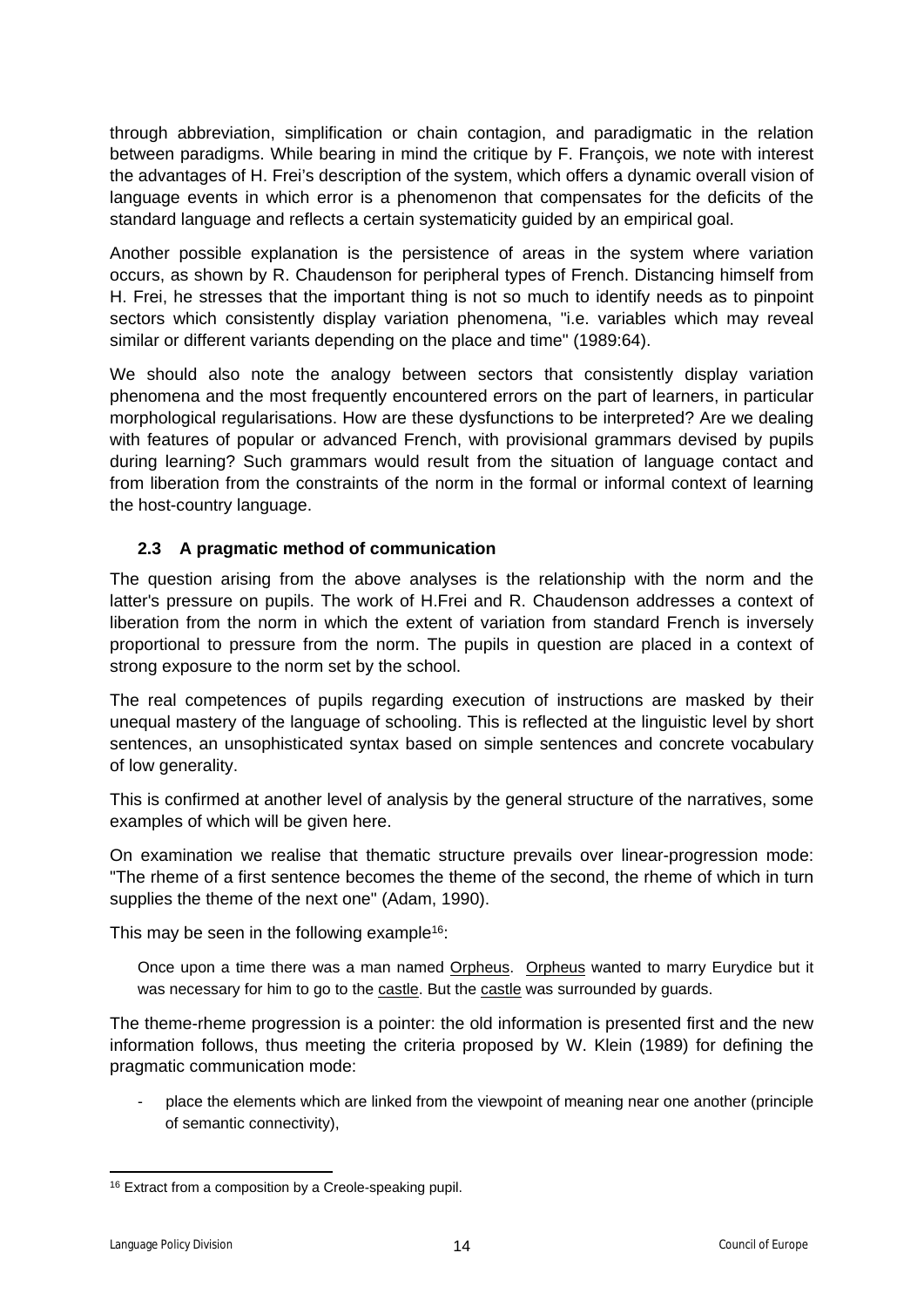- place the elements of clearly functional meaning systematically before or systematically after the elements of clearly lexical meaning (principle of coherent serialisation),
- place orientation elements (indications of place, time and modality) at the beginning of the utterance (principle of orientation),
- report events in the order they actually happen (principle of natural order).

Two other characteristics that also seem significant may be added. These are the presence of paratax constructions and semantically simple verbs<sup>17</sup>.

Events are recounted in the proposed extract according to the successive principle. The proportion of nouns and verbs is as indicated by the researcher: to each noun corresponds a verb. The overall structure is the paratax. While the previous extract shows some degree of linkage in the use of *mais* (but), the next example juxtaposes phrases without clearly defining, by means of a co-ordinating or subordinating particle, the relationship of dependency existing between them.

*J'arriva au collège un peut perdue je repéra l'endroit ou on nous appellé pour nous classé dans différente classes. Je retrouva Xavier, et dautre copain de CM2. J'étais joyeux de retrouver met ancien copain... <sup>18</sup>*

Another example will now be given of expression by pupils and their production of narrative texts. Analysis of the *incipits<sup>19</sup>* of texts by migrant pupils educated in the first specialeducation class under normal conditions (Bertucci, 2005) has revealed that, apart from numerous spelling mistakes, the proposed *incipits* satisfied the constraints and requirements of the text fragment concerned through the use of a number of strategies. To mark the boundary of the *incipit* and its link to the first event, primary adverbs contributing to the structure of the text were sometimes placed after "*quand*" (when) or "*lorsque*" (when) to mark simultaneity, as in "*quand soudain*" (when suddenly). Where verb tenses are concerned, the break is marked by the switch from a secondary tense - the imperfect - to a primary tense, the past historic. The instructions regarding the person to be used<sup>20</sup> are more or less complied with. The functions of the *incipit* are therefore definitely present in pupils' texts. We note the presence of the information function through respect for place description and the presence of the seductive function where the aim is to interest the reader and, finally, we note the descriptions of character. In a 1997 article Marquilló had already observed comparable phenomena in texts by pupils attending reception classes and noted that despite many errors of different kinds the corpus of texts studied displayed a respect for instructions and for the chief characteristics of the genre concerned, namely the written word (ibid.: 162).

We therefore conclude at this stage that pupils' difficulties are due less to problems of interpreting instructions than to difficulties in mastering the language of the host country and the language of schooling. Such mastery is in this case the chief aim of teaching and the methodologies employed<sup>21</sup>.

<sup>&</sup>lt;sup>17</sup> From this viewpoint, the pragmatic mode is opposed to the syntactic mode.

<sup>&</sup>lt;sup>18</sup> Unalterated extract from a composition by a Creole-speaking pupil

<sup>19</sup> Beginnings of narrative texts.

<sup>20</sup> This was the first person.

<sup>&</sup>lt;sup>21</sup> Particularly when we realise the importance attached in French language-education policies, as regards the teaching of French, to the explicit teaching of grammar and spelling, as shown by the following: "The Decree of 11 July 2006 on the common core of knowledge and competences describes grammar teaching as an essential and specific component of the curriculum, in keeping with the wishes of the Haut Conseil de l'Education" (*Bulletin*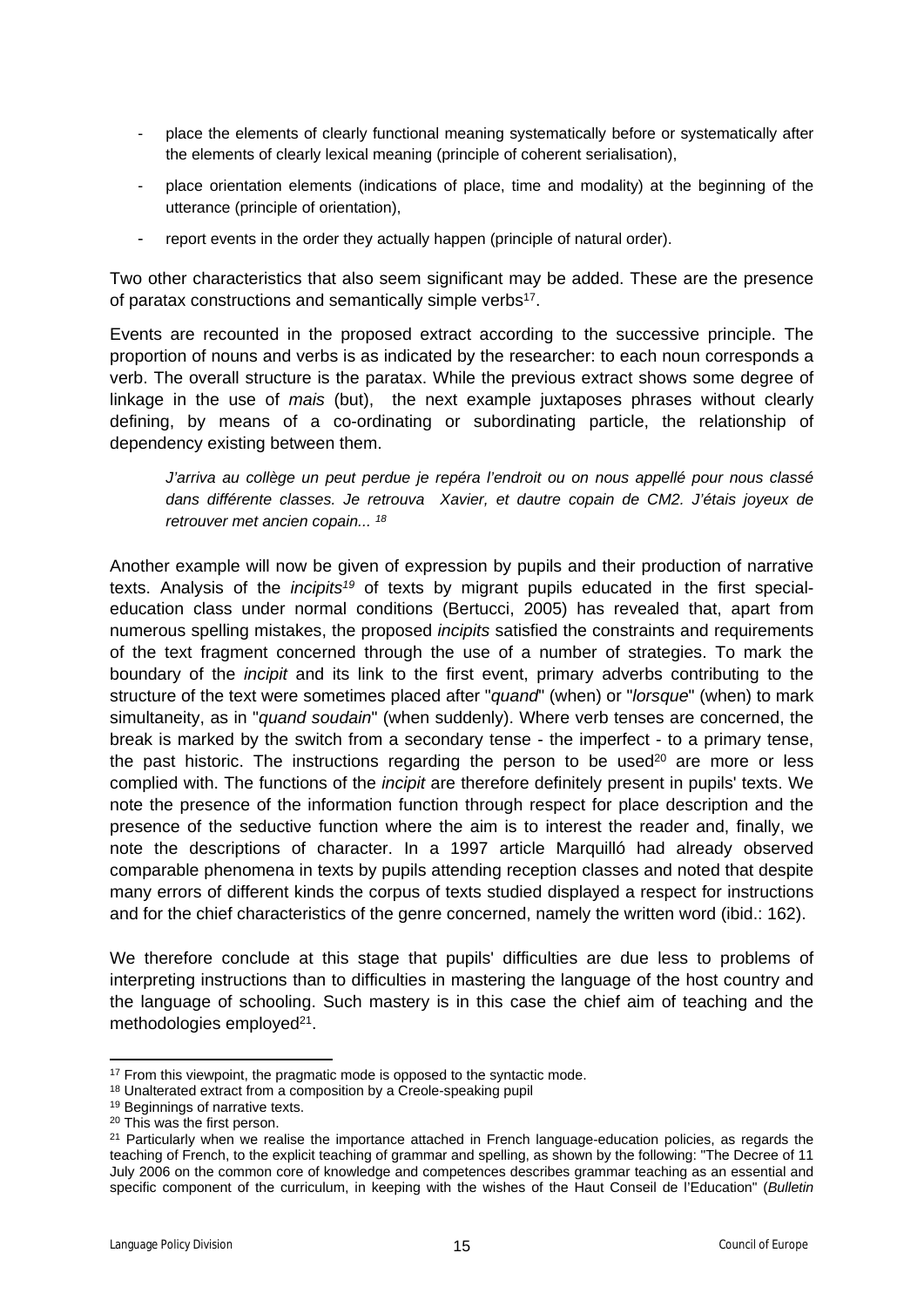In order to create a "tool box" for the schooling of migrant children, the points just set out suggest that the concepts of norm and correct grammar should first be redefined and that language teaching should make allowance for variations (Chiss, 1997).

It would therefore be desirable to consider modifying the approach to language teaching, especially as regards the written word.

## <span id="page-15-0"></span>**Proposals**

It is first suggested that the language spoken by pupils be taken as a basis and the spoken language taught according to a contrastive oral/written process.

It would therefore be relevant and productive to use the spoken word as a point of entry to the written word<sup>22</sup>. It will be assumed that a comparison of certain aspects of the spoken word, particularly as regards morphology, with points which represent difficulties for pupils and lead to errors in writing would lead to the identification of critical points on which attention should primarily be focused.

The following points might be considered:

The spoken language is characterised by fewer marks and differences in their distribution. There is a redundancy of marks in writing where in speech there is only an indication for a syntagm as a whole (Blanche-Benveniste, 1997:140). For the purposes of the demonstration, it will be assumed that there are two typologically different organisations which stress that the spoken word is an area of linguistic complexity and not just of simplification as compared with the written word (Gadet, 1993:4). A number of examples have already been given.

The difficulty is that the school's normative influence is unable to affect morphology totally in the particular context with which we are concerned and that, as already seen, the errors concerned make texts hard to read<sup>23</sup> owing to their large number. They therefore have a very heavy social and scholastic cost. However, error is inherent in all learning and spelling is no exception (Cogis, 2001:49), but a knowledge of the rules and their repetition by the teacher are insufficient to guarantee their assimilation.

#### <span id="page-15-1"></span>**3.1 Making allowance for the characteristics of the spoken language in language teaching**

A knowledge of the characteristics of the spoken language is needed to construct an approach in which that language is compared with the syntax and vocabulary of the school's standard written language. The aim would be to usher pupils gradually towards the language of school by constructing a system of oppositions for syntax and lexical registers. However, it must be stressed that the grammatical tools available to schools are currently unsuitable for describing the spoken language (Chiss, 1997).

This proposal means adapting teaching practices to the existing conditions and to the pupil group concerned. It may require teachers to depart from the curriculum and from teaching practices directed at all pupils in which all are required to reach a maximum standard.

*Officiel* No 3 of 18 January 2007, see appendix for continuation of text).

<sup>&</sup>lt;sup>22</sup> Here the spoken word is not seen from the viewpoint of oral genres (Dolz, Schnewly, 1998) or from that of communication, but from that of its relations with the written word on specific points.

<sup>&</sup>lt;sup>23</sup> This lack of readability due to the large number of morphological shortcomings penalises pupils even if the exercise is successful, as we have seen in the case of the *incipits* (Bertucci, 2005), and keeps them in a state of underachievement.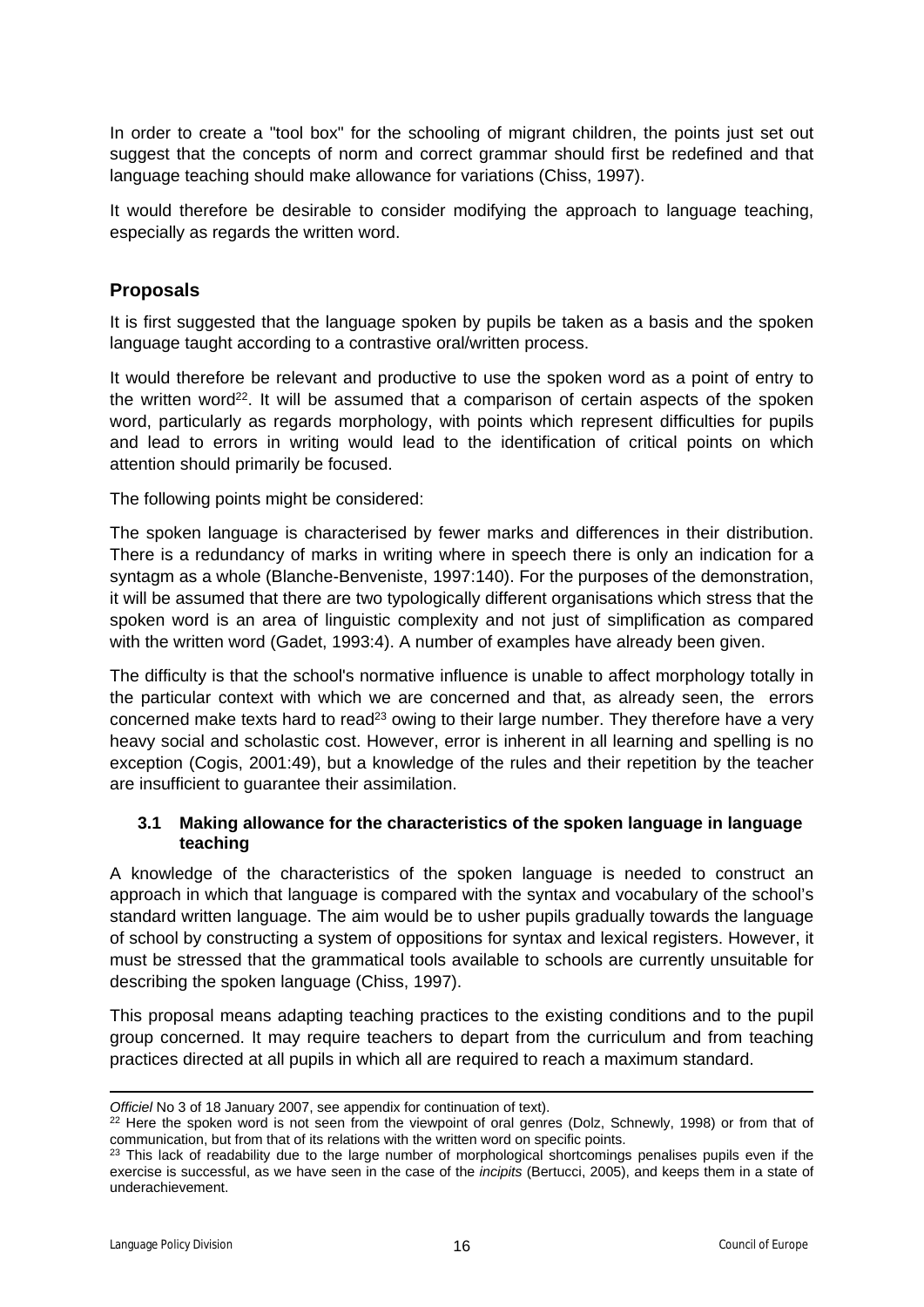Under the tool box principle the chief aim is to supply teachers with a description of the language and of the various possible methods, which are regarded as resources and tools for use as the need arises according to the principle of a different teaching approach for each context. There is no question of formally prescribing a standardised, acontextual approach to language teaching.

Assigning a place to the spoken word in language teaching raises a number of questions. The intention is to rely on language descriptions which are within the reach of the speakers in order to facilitate learning of the standard language, which is still undeniably the goal.

# <span id="page-16-0"></span>**3.2 Acquisition of the language of schooling: key objects of study**

Morphology is a critical point and it is perhaps morphological shortcomings that help to indicate most clearly pupils' difficulties in mastering the language. Morphology is one of the vulnerable areas to be taken as prime targets in the teaching of standard languages. If it is accepted that pupils refer to specific typologies of the spoken word which they transpose into writing without allowing for the rules governing the written word, we will suggest going beyond the question of language levels and errors at school and taking the view that breaches of the written code might also be interpreted as assumptions by pupils about gender, number and verbal morphology, for example, with reference to another typology, the spoken word.

We should therefore think in terms of the teaching of second languages from a plurilingual and intercultural perspective.

# <span id="page-16-1"></span>**3.3 Teaching of second languages and the development of plurilingualism**

The development of a second language teaching approach could be a useful area of research, in close conjunction with mother tongue teaching. Second languages are present in many contexts, which are not confined to schooling arrangements for new arrivals. Owing to the diversity of the groups involved, they occur in a wide range of social situations which differ from the more standardised situations found in mother-tongue or foreign-language classes.

While host-country languages cannot be regarded as the languages in which pupils who have experienced situations of mobility<sup>24</sup> undergo initial socialisation, they are "the language of the natural environment, out-of-family social exchanges and the language of schooling" (Chiss, 1997:57).

Second language teaching contributes to reflection on plurilingualism by creating a new relationship between the languages present in school: the national language, the various languages learnt at school, high-status languages like English and the languages of migrants (Chiss, 2006:105). Second language teaching sheds light at the linguistic and teaching levels on hitherto neglected social situations and lends them educational legitimacy. Moreover, second languages help us to identify different language and teaching-related issues and establish links between them. They directly pose the question of the language of learning and schooling, which is that transmitted by the school. Second languages also raise the question of starting writing, access to literacy and the methods by which it is taught, all of which represents a major challenge to the integration of migrant pupils (Chiss, 2006:108). They can be the means of access to a decontextualised way of using the school language,

<sup>&</sup>lt;sup>24</sup> Even though these languages may also be present within families.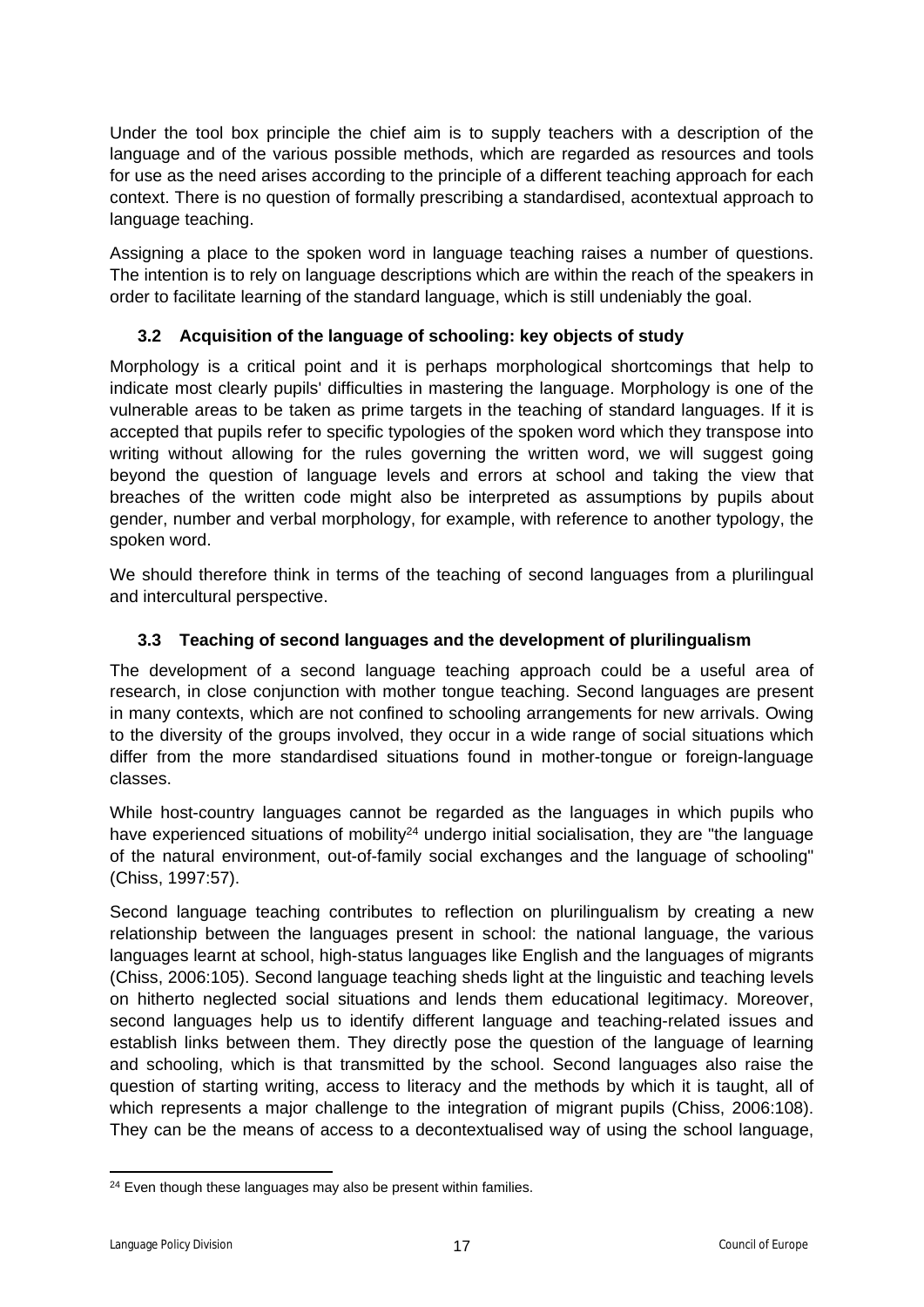less distant from social communication than the school language as ordinarily used, by stressing the affective and identity-related dimensions of language acquisition in addition to the cognitive dimension (id.: 110).

It therefore seems difficult to conceive of teaching the language of schooling independently of the other languages (Coste, 2006:13) and without thinking in more general terms about plurilingualism.

For the sake of completeness, we should accordingly also consider the recognition or even the organised and structured teaching<sup>25</sup> of the languages of the home<sup>26</sup> in order to promote acquisition of the host-country language while strengthening and highlighting the place of plurilingual migrant pupils. Far from constituting a brake on learning the language of schooling, teaching some of these languages, or at least the most widespread among them, would lead to the integration and recognition of these pupils<sup>27</sup>. From this they would gain legitimacy and a status which they do not possess at the moment or which they can obtain only with difficulty and in doing so they could improve their relationship to the host-country language and avoid radical confrontation between the languages of the home and the language of school. Perhaps we should see a possible avenue here for combating exclusion. Studies have shown that many children, both French and non-French, whose families have experienced mobility would like to know and speak their language of affiliation<sup>28</sup>. This is the case, for example, with certain African families who would like to be bilingual in French and African languages and wish to be admitted to language courses (Leconte, 1998). A comparable study has been performed in Switzerland of reception-class pupils, who also showed a desire to learn their mother tongue in order to "retain links with their country" and to "learn the language of the host country" (Gohard-Radenkovic, Mujawamariya, Pérez, 2002).

What ultimately counts, however, is not so much the method or technique employed as the spirit in which the situation is tackled. The important thing therefore appears to be to start with the learning situation and construct the teaching process. The direction would be from the child to the subject and not the other way around. The aim is less to teach a body of knowledge leading to learning the host-country language than to enable a migrant pupil to appropriate the language.

The deliberately provocative nature of this approach conceals quite important issues which we shall now try to address in order to strike a balance.

Pointing out differences does not mean setting a process of specialised education in train and should not lead to marginalisation of the teaching of pupils who may already be economically and socially marginalised.

<sup>&</sup>lt;sup>25</sup> An aspect which will not be developed because it is not the main problem.

<sup>26</sup> Ultimately, the idea of *languages of the home* (Fioux, 2001) may be a means of escaping a perhaps over-rigid terminology for mother tongue or language of origin. It is effective here because it is distinguished from that of the language of schooling (without it being implied that there is no meeting point between the languages of the home and the languages of school).

<sup>&</sup>lt;sup>27</sup> We know that international institutions like the Council of Europe recommend that provision be made for the opportunity to learn (initiate, maintain, develop) the so-called language of origin; such provision can take different forms, such as maintenance of family links and contacts with the country of origin, which is an asset for a professional future; in addition, for those children for whom this is the first language, psycholinguistic arguments may be advanced concerning interdependence between the level of development of the first language and acquisition of a second.

<sup>&</sup>lt;sup>28</sup> Certain experiences may have given rise to complaints resulting from certain undesirable developments (Bertucci, 2007).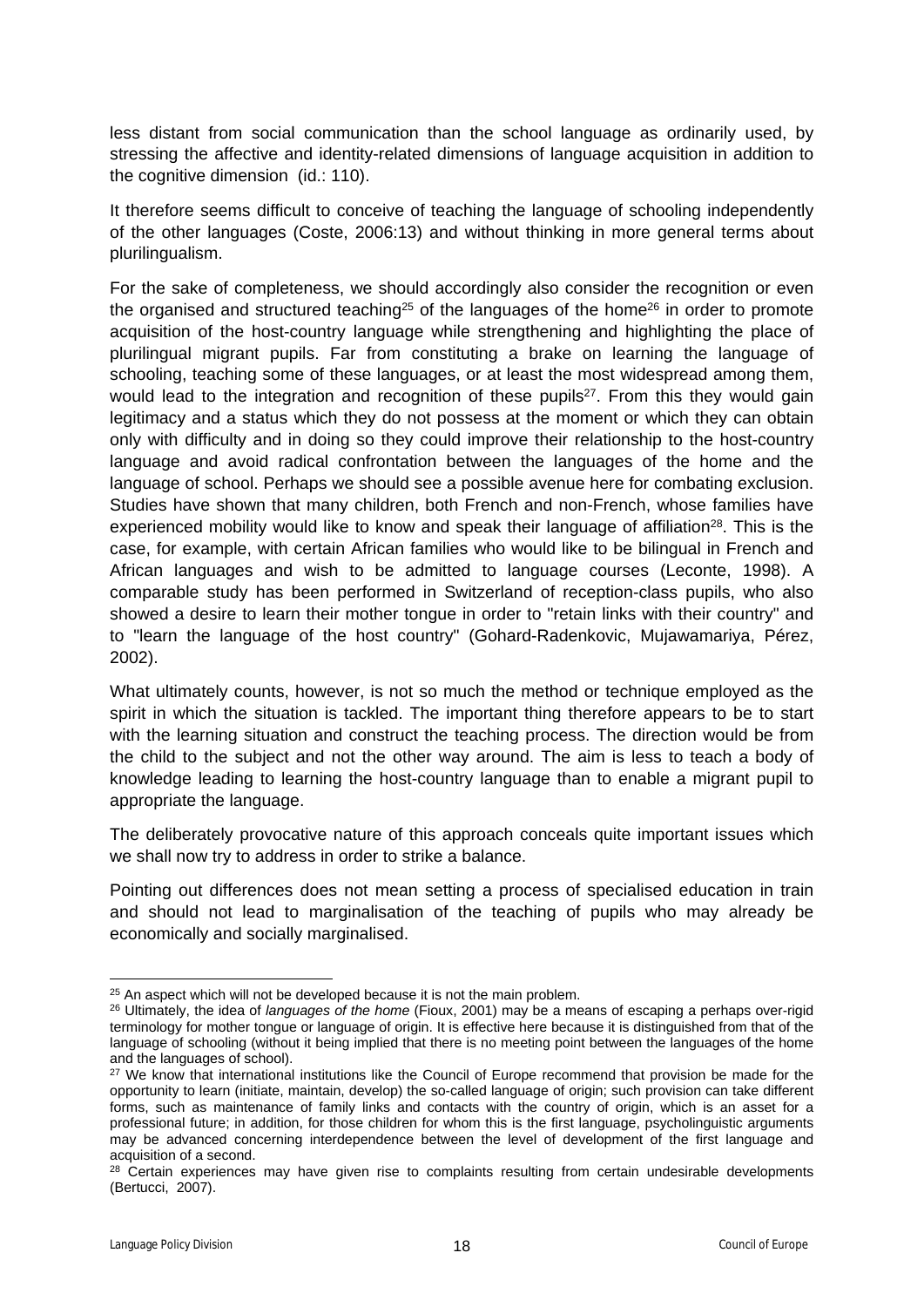We must therefore devise an effective teaching process that recognises pupils' cultural and linguistic identity without imprisoning them in it and presents the same guarantees of quality and seriousness as traditional routes. It must enjoy the same institutional status as the latter, otherwise marginalisation will occur.

We must also remember that pupils' perception of the language to be learnt, i.e. the language of the host country, will greatly influence their learning process. Depending on their circumstances and personal histories, pupils will develop their own vision of the school and its role and plan their futures differently. Their will to assimilate or reject the language to be learnt will vary accordingly.

The essential need may therefore be to teach pupils to manage the plurilingual nature of their situation, adopting a global approach going beyond linguistic phenomena in which their difficulties are no longer regarded as simply linguistic. Pupils should be taught to analyse and understand their relationship with their mother tongue and the host-country language and position themselves in relation to them.

The introduction of a new approach must be carried out on the basis of existing teaching systems. To some extent, migrant pupils' difficulties serve as a pointer. Taking pupils' plurilingualism into account and promoting reflection about its function in learning hostcountry languages appear to be essential preliminaries insofar as this helps to enhance their identity and give them the feeling that their qualities are recognised. Here too it will be necessary to allow for variation.

It would be desirable to start from the learning process and, in order to create an interface between learners' repertoires and the language of schooling, formulate in explicit terms the representations which teachers and pupils have of the language of schooling.

Implementation of the guidelines provided by the European Language Portfolio may capitalise on speakers' plurilingualism by developing a plurilingual approach to language teaching and learning (Castellotti and Moore, 2005; Castellotti, 2006:70). This means ceasing to regard them as separate disciplines (Castellotti, id.: 73) and developing linked teaching of the different languages of countries other than the host country<sup>29</sup> and of the language of schooling as part of a global approach to language teaching (ibid.).

Reflection on teaching methods, strategies and tools, as well as on teacher training, is needed in order to make such teaching/learning possible. Action along these lines is by no means simple, given the aims assigned to mother-tongue teaching in the majority of cases, namely the "transmission of academic culture", "promotion" and "reproduction of a stabilised literary language (i.e. that written by good authors), [...] "development of logical reasoning", "completing the unification of speech" (Bronckart and Chiss, 2002:399). A reflection process should therefore be started which will lay the foundations for teaching of languages on a coherent basis, taking account of the status and place of host-country languages in their identity-forming function.

The development of a teaching approach to plurilingualism is a major ongoing project; plurilingual competence forms a complex heterogeneous whole and requires reflection on socialisation and social organisation generally (Véronique, 2005:394). The aim of linking and organising teaching content in curricula in terms of "learnability" has yet to be achieved (Véronique, ibid.: 391). According to this view, languages and subjects are not

<sup>29</sup> Regardless of their status.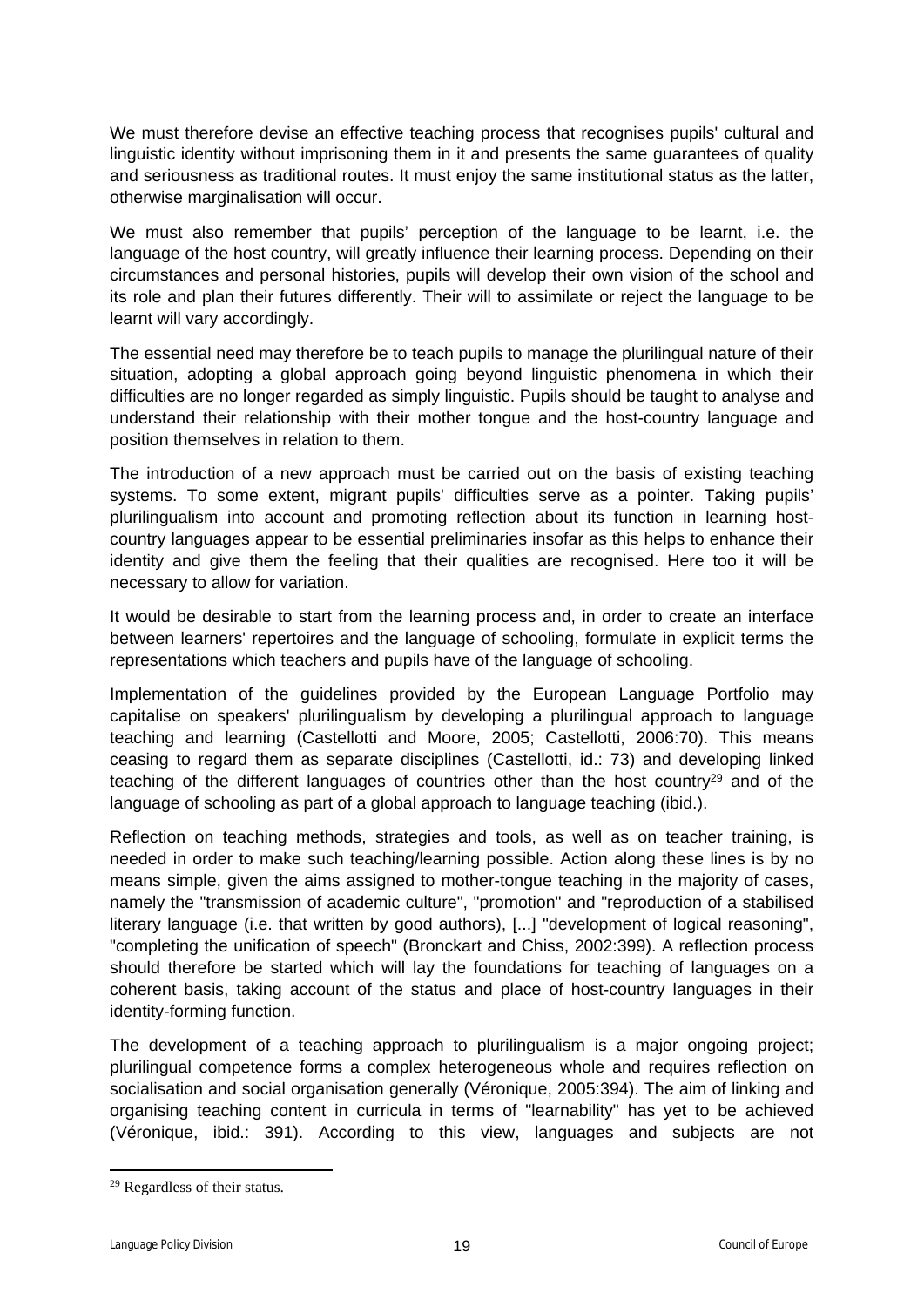compartmentalised but interdependent, leading to changes in the relative importance of subjects. The result could be a sort of *general grammar* geared towards building a different relationship with linguistic phenomena and open to diversity (De Pietro, 1998:332). Grammar would thus be a useful tool both for expression and for "language receptiveness, structuring and legitimacy" (ibid.), thus considerably altering its purpose. The study of variation and its systemic developments in conjunction with social norms is one of its aspects.

These may be possible lines of investigation for meeting the challenges of the contemporary situation and of mobility contexts, taking account of the scope and complexity of changes in language practices, the education system and social attitudes (Boutan and Chiss, 1998:3).

These proposals are predicated on openness and integration: openness both in general and to European and non-European migrants, and integration by combating the rejection, stigmatisation and exclusion of which migrant pupils may be victim. As regards the schooling of migrant children, it seems necessary to construct a plurilingual culture that makes use of all existing verbal repertoires in a complementary way, and allows all concerned to enjoy the benefits of the research already done. This process is aimed both at the development of plurilingual competence and at finding remedial solutions by working, if necessary, with pupils who may find themselves in situations of rejection and/or stigmatisation, which may affect their relationship to languages. It is essential to value the linguistic achievements of migrants and accept the idea that these may be an asset to learning. It will be assumed that their mother tongue plays a part in learning the language of schooling and that far from acting as a brake it may promote learning of the second language (Cummins, 1984). The studies performed all tend to show that bilingual pupils are more developed in their cognitive control procedures than monolinguals (Bialystock, 1991) and that the simultaneous presence of several language systems produces better metalinguistic capacities in terms of phonology, judgements of correct grammar and in categorisation tasks (Hamers and Blanc, 1983; Bialystock, 1991).

The ideal would be to construct a repertoire of complementary components in order to avoid divisions and the spiral into low self-esteem. Reflection linking language functions in migratory contexts (identity, communication, epilinguistic) with variation and systemic developments would also be valuable in showing the relationship with speakers' languages on the one hand and for teaching the languages of the host countries on the other.

We shall conclude this study with a number of proposals setting out the priorities for teaching the language of schooling.

## <span id="page-19-0"></span>**3.4 Acquisition of the language of schooling: some avenues of investigation**

Two areas should be targeted in the first place to promote the acquisition of the language of schooling. These areas are syntax and morphology.

In syntax, the language description we have been given should be examined on the assumption that not all points in the language are concerned and that what counts is the situation in which the utterance is made (Bertucci, 2008). At this stage, we should go more deeply into the concept of text genre in connection with the descriptions proposed in corpuses of pupils' writings. This would give the opportunity to examine preconceived ideas about pupils' language practices, notably their limited use of complex phrases, which is open to question and depends on the genre used, narrative or argument<sup>30</sup> (Gadet, 2003a: 40).

<sup>30</sup> At *collège* level, narratives are the main genre, which explains the predominance of the simple sentence.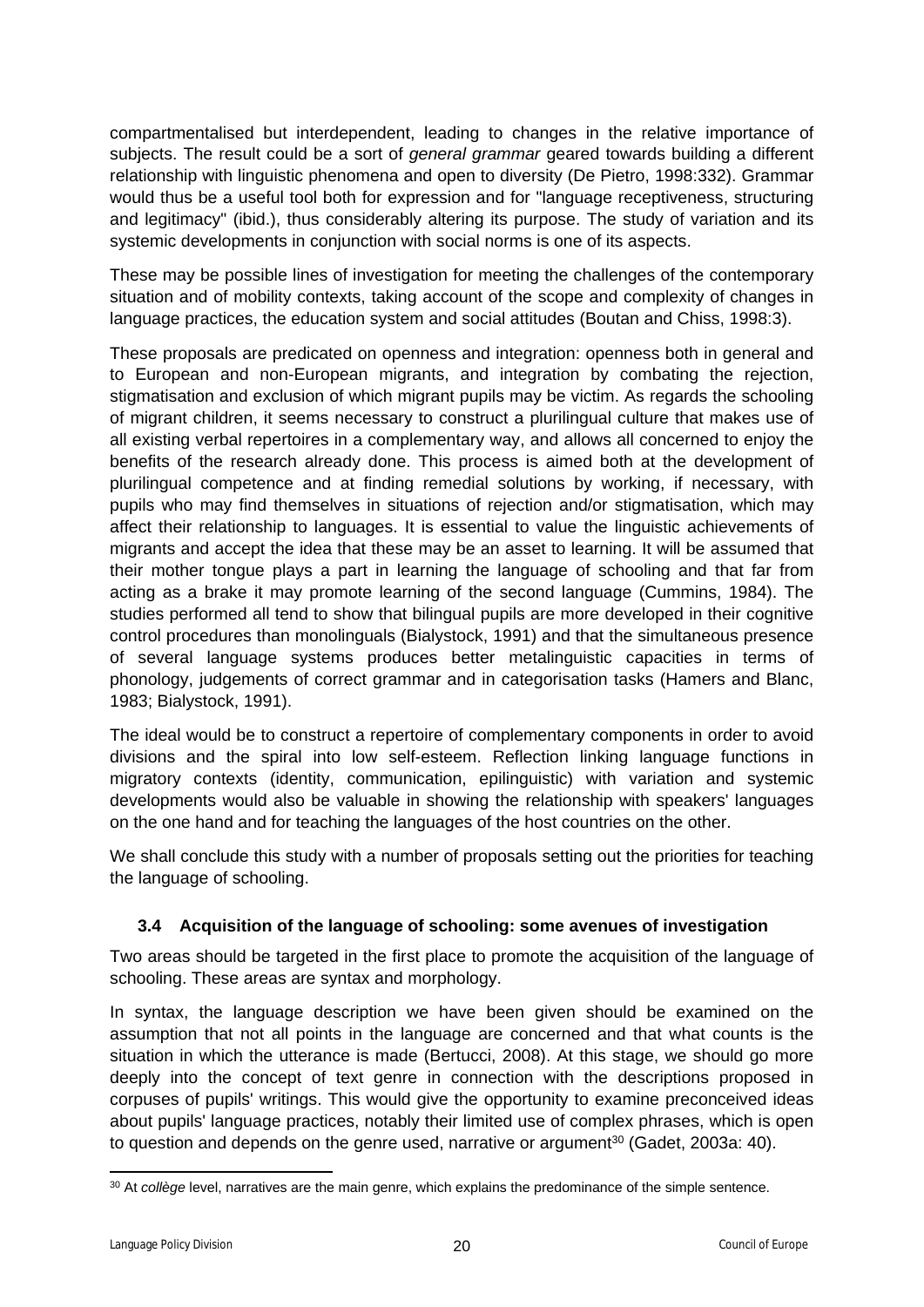Morphology is also a critical point<sup>31</sup>. It forms part of what J.-L. Chiss calls the "areas of vulnerability" of French (1997:68) and it is perhaps the violations of morphology which most clearly reveal pupils' difficulties in mastering the language of schooling and penalise them the most.

Ultimately it can be said that, in general, the school description of French should be examined and reviewed to take account of work on the non-standard language and oral aspects. It is not impossible that a certain tradition in grammar teaching has produced a fossilisation of knowledge. Both in France and in many European countries, pupils know rules and possess to a greater or lesser extent a grammatical metalanguage which, however, is not operational. The question therefore arises whether the learning of grammatical terminology should not be deferred. Language learning and mastery do not just mean acquiring terminology and pupils do not always identify under grammatical terminology the language events which it denotes. It would also probably be a good idea to know teachers' representations and practices during teaching of the language in order to see how far they lead to the construction of operational grammatical knowledge in pupils or to fossilised knowledge.

The aim would therefore be to identify a number of themes which cause problems in the learning of French. Because these themes present problems they can constitute areas of research and lead to reflection on the training content to be provided to teachers. It may be noted that these proposals are not unconnected with entries<sup>32</sup> in the Diagnostic Writing Tool<sup>33</sup> available on the website of NALDIC (National Association for Language Development in the Curriculum. Working for Pupils with English as an Additional Language) in the United Kingdom, which can be used to assess the competences of migrant pupils in acquisition of the language of schooling. This suggests a relative degree of consensus<sup>34</sup>, which should be verified at European level by more extensive investigation, on the aims to be achieved in order to master the language of schooling at three levels: the textual, phrasal and lexical. At this stage, regardless of the country concerned, the question put remains the same, namely how to deal with errors very similar to those described above in languages other than French, how to test pupils and assess errors and, ultimately, how can they be given a mastery of grammatical structures?

The table<sup>35</sup> below proposes a number of possible skills and competences which could be set as aims to be achieved by the end of *collège* (ISCED 2). The table shows the items proposed by the United Kingdom instrument (see also Annex 2) so as to reveal points of agreement in teaching the language of schooling. It is important to stress that the NALDIC document relates only to written production, while the extracts from French curricula concern both written and oral production, as indicated by the aims set out below. It is also important to mention that the French curriculum relates to all pupils at the end of level ISCED 2 whereas the tool proposed by NALDIC is based on the situation of migrant pupils who have reached an advanced level in the language of schooling. Even with these important qualifications, points of agreement can be discerned.

Different syntactic facts would doubtless be observed if pupils were asked to produce more argument-based texts.

<sup>&</sup>lt;sup>31</sup> Some examples of this have already been given.

<sup>32</sup> The document is appended.

<sup>33</sup> 2009.

<sup>&</sup>lt;sup>34</sup> However, this is not the result of explicit discussion.

<sup>&</sup>lt;sup>35</sup> This owes much to the objectives set in school curricula for the end of the fourth year which can be viewed on the Ministry of National Education website.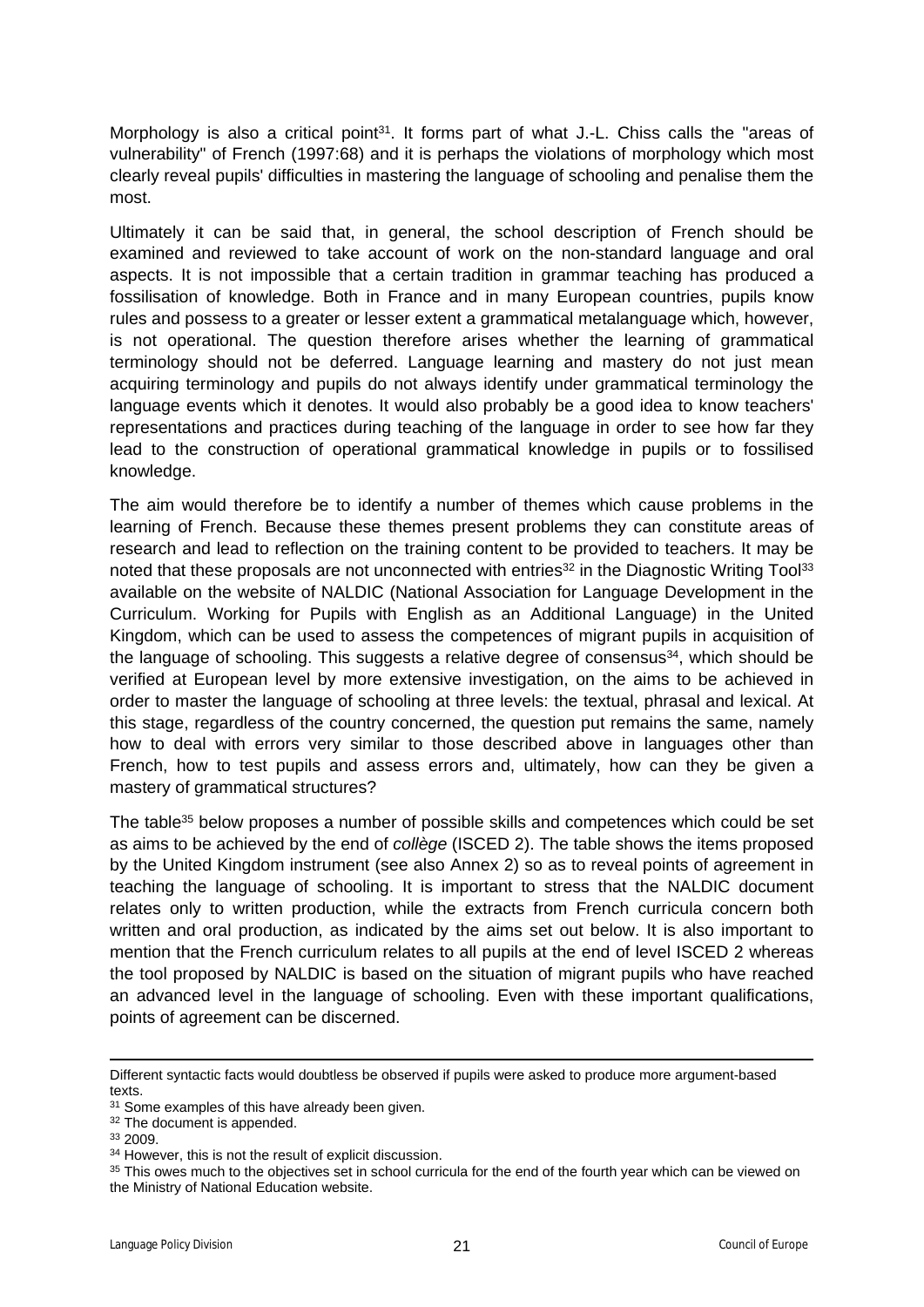**Aims:** be able to express oneself correctly and clearly in both oral and written production, be able to reason, argue, structure one's thought.

| <b>Competences</b>                                                                                                                                               | <b>Knowledge and activities</b>                                                                                                                                                                                                                                                                                                                                                                                                                                                                                            | <b>Diagnostic Writing Tool</b>                                                                                                                                           |
|------------------------------------------------------------------------------------------------------------------------------------------------------------------|----------------------------------------------------------------------------------------------------------------------------------------------------------------------------------------------------------------------------------------------------------------------------------------------------------------------------------------------------------------------------------------------------------------------------------------------------------------------------------------------------------------------------|--------------------------------------------------------------------------------------------------------------------------------------------------------------------------|
| Oral expression                                                                                                                                                  | Take part in a debate to air an<br>opinion and refute possible<br>objections;<br>Present a brief statement aimed at<br>$\sim$<br>a specific audience;<br>Read aloud or say something<br>expressively.                                                                                                                                                                                                                                                                                                                      |                                                                                                                                                                          |
| Written expression                                                                                                                                               | Compose an inventive or<br>$\overline{\phantom{a}}$<br>imaginative text or a text of<br>practical interest, observing<br>syntax and spelling;<br>Use the chief forms of discourse<br>$\blacksquare$<br>(narration, description,<br>explanation, argument), possibly<br>by combining them in the same<br>text;<br>Develop a theme in several<br>paragraphs;<br>In composing these texts, take<br>account of the communication<br>situation (who is the audience for<br>the text? What is its purpose?);<br>Use punctuation. | Cohesion, linking ideas within<br>and between paragraphs<br>Accurate punctuation : full<br>stops/capital letters, commas to<br>separate phrases/clauses direct<br>speech |
| Read independently<br>either the whole of, or<br>extracts from, literary<br>texts belonging to French,<br>French-language or<br>translated foreign<br>literature | Recognise a work of fiction and<br>identify it in relation to another<br>text;<br>Identify the genre of a text (literary<br>$\blacksquare$<br>and non-literary genres);<br>Identify types of discourse, their<br>form and function (narration,<br>description, explanation,<br>argument).<br><b>Corpus</b><br>Texts from antiquity<br>Fairy tales and stories<br>Introduction to poetry<br>Introduction to theatre                                                                                                         |                                                                                                                                                                          |
| Study an image                                                                                                                                                   | Approach to different types of still<br>and animated images (tables,<br>photographs, advertising, cartoons,<br>films etc and their different functions<br>(particularly narrative)                                                                                                                                                                                                                                                                                                                                         |                                                                                                                                                                          |
| Master language orally<br>and in writing <sup>36</sup>                                                                                                           | At the grammatical, lexical and<br>spelling levels                                                                                                                                                                                                                                                                                                                                                                                                                                                                         |                                                                                                                                                                          |
| At the grammatical level                                                                                                                                         | Make correct use of fundamental<br>$\blacksquare$<br>structures (subject, complements<br>of the verb and sentence,<br>qualifiers and determiners of<br>nouns) in simple and complex<br>sentences:                                                                                                                                                                                                                                                                                                                          | Use of simple and compound<br>sentences (e.g. using and, then,<br>next)<br>Use of complex sentences (e.g.<br>using connectives such as:<br>when, because, or at a higher |

<sup>36</sup> It will be assumed that "academic language is oriented towards the rules of written language, also when used orally" (Lange and Gogolin, 2010).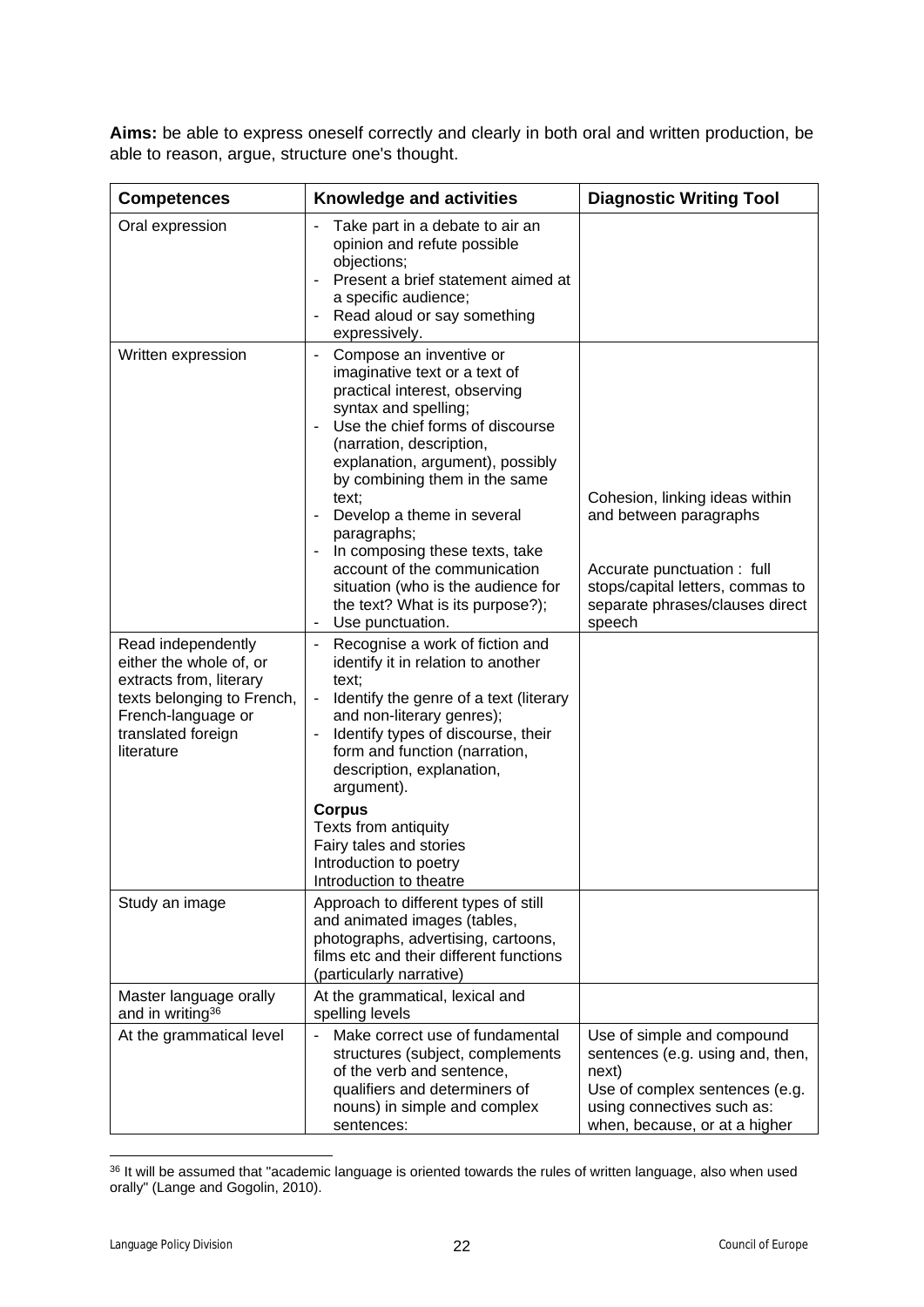| Conjugate verbs of the first and<br>second groups, common verbs of<br>the third group;<br>Master elements which ensure the<br>$\blacksquare$<br>overall coherence of a text<br>(pronouns, repeater words, linking<br>words);                                                                             | level: ifthen, although, in spite<br>of the fact that)<br>Variation within sentences (e.g.<br>change of word order, subject<br>or length; use of phrases,<br>clauses and connectives) |
|----------------------------------------------------------------------------------------------------------------------------------------------------------------------------------------------------------------------------------------------------------------------------------------------------------|---------------------------------------------------------------------------------------------------------------------------------------------------------------------------------------|
| Knowledge                                                                                                                                                                                                                                                                                                |                                                                                                                                                                                       |
| The sentence<br>Verbal/non-verbal sentence<br>Simple sentence (a single verbal<br>nucleus)<br>Types of sentence (declarative,<br>interrogative, injunctive,<br>exclamatory)<br>Affirmative/negative sentence<br>Introduction to complex sentences<br>$\overline{\phantom{a}}$<br>(several verbal nuclei) | Questions/exclamations                                                                                                                                                                |
| <b>Classes of words</b>                                                                                                                                                                                                                                                                                  |                                                                                                                                                                                       |
| The noun and its determiners<br>The verb (infinitive, group, tense,<br>person)<br>Pronouns<br>$\overline{\phantom{a}}$                                                                                                                                                                                   | Articles (a, an, the) used<br>accurately                                                                                                                                              |
| Qualifying adjective (agreement in<br>gender and number with the noun)                                                                                                                                                                                                                                   | Pronouns (it, this, they) used<br>so that it is clear what the                                                                                                                        |
| <b>Grammatical functions</b><br>Subject of the verb<br>$\blacksquare$<br>- Complements of the verb<br>- Noun groups - adverbial phrase<br>Epithet<br>$\overline{\phantom{a}}$<br>Subject attribute                                                                                                       | pronoun refers to                                                                                                                                                                     |
| <b>Conjugation of the verb</b><br>- The infinitive and the three verb<br>groups<br>- The indicative (simple tenses and<br>compound tenses)<br>The imperative<br>$\qquad \qquad \blacksquare$                                                                                                             |                                                                                                                                                                                       |
| <b>Values of verb tenses</b><br>Situating oneself in time:<br>past/present/future<br>The present<br>$\overline{\phantom{a}}$<br>Past tenses<br>The future<br>$\qquad \qquad \blacksquare$                                                                                                                | Tenses used accurately (e.g.<br>irregular past tenses such as<br>buy/bought, shake/shook)                                                                                             |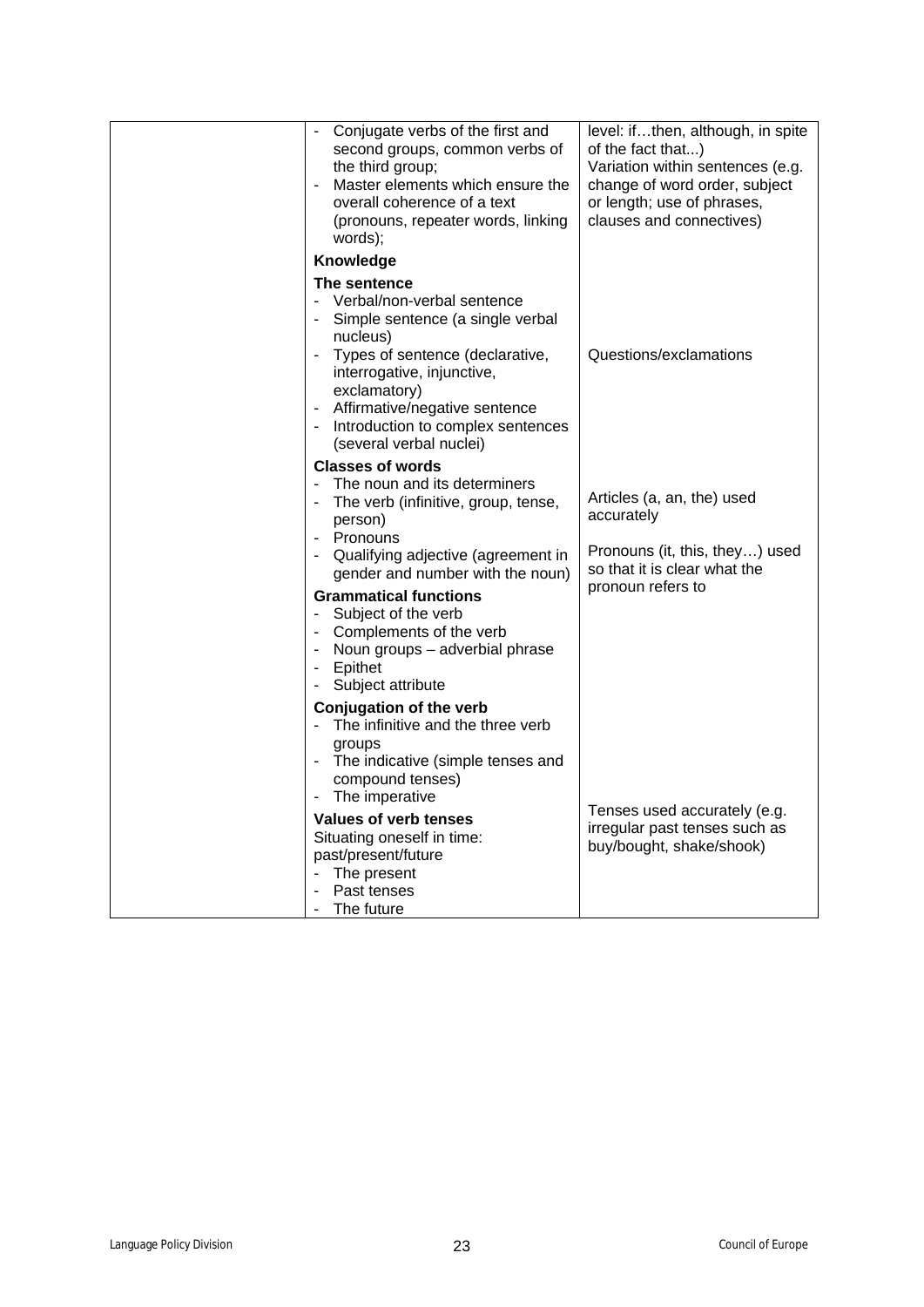| At the lexical level  | Make exact use of the ordinary,<br>concrete and abstract vocabulary<br><b>Lexical domains</b><br>Day-to-day vocabulary, vocabulary of<br>emotions; literary genres (stories and<br>tales)<br><b>Lexical concepts</b><br>- Proper and figurative meaning<br>- Variation, language levels<br>- Noun repetitions and substitutes<br>(in conjunction with the study of<br>grammatical classes: nouns and<br>pronouns)<br>Synonyms, antonyms, paronyms                                                                                                                                                                                                                                                                                                                                                    | Wide choice of vocabulary<br>Ambitious use of a variety of<br>verbs<br>Accurate use of vocabulary -<br>specialist, technical, concrete<br>and abstract |
|-----------------------|------------------------------------------------------------------------------------------------------------------------------------------------------------------------------------------------------------------------------------------------------------------------------------------------------------------------------------------------------------------------------------------------------------------------------------------------------------------------------------------------------------------------------------------------------------------------------------------------------------------------------------------------------------------------------------------------------------------------------------------------------------------------------------------------------|--------------------------------------------------------------------------------------------------------------------------------------------------------|
| At the spelling level | Master the chief rules of<br>$\sim$<br>grammatical and lexical spelling<br>- Have spontaneous and effective<br>recourse to verification tools<br>(dictionary, spell check)<br><b>Grammatical spelling</b><br>- Agreements in the noun group<br>(adjective, determiner, noun)<br>- Simple subject-verb and subject-<br>attribute agreement<br>- Agreement of the past participle<br>with être and avoir (simple cases)<br>- Morphology of the verb in the<br>indicative: first, second and third<br>groups<br>- Plurals in -aux, -eux, -oux<br>- Punctuation<br><b>Lexical spelling</b><br>- Accentuation of e<br>Upper case or lower case<br>Homonyms or homophones<br>Distinguished by the accent: à/a;<br>la/l'a/l'as/là; mur/mûr<br>-Other: et/est; mais/mes; on/ont;<br>ce/se; ces/ses; son/sont | Agreements used accurately<br>(e.g. subject/verb - I take, it<br>takes)<br>Accurate use of plural form (e.g.<br>geese, children, women)                |

We limit ourselves to these few indications, which could be further expanded. In general, besides these teaching proposals, what we are calling for here is a new culture of evaluation and hence changes in the approach to error. These would target priorities to be worked on and do away with the constant urge to correct so that migrant pupils can develop their language abilities without feeling caught up in a process of stigmatisation and rejection. The result would be to promote integration and give pupils the linguistic tools they need for full participation in the exercise of democratic citizenship, which is incompatible with feelings of linguistic insecurity.<sup>37</sup>

<sup>37</sup> See on this point the conclusions of the European Union Education, Youth and Culture Council of 26 November 2009 on the education of migrant children (2009/C 301/07).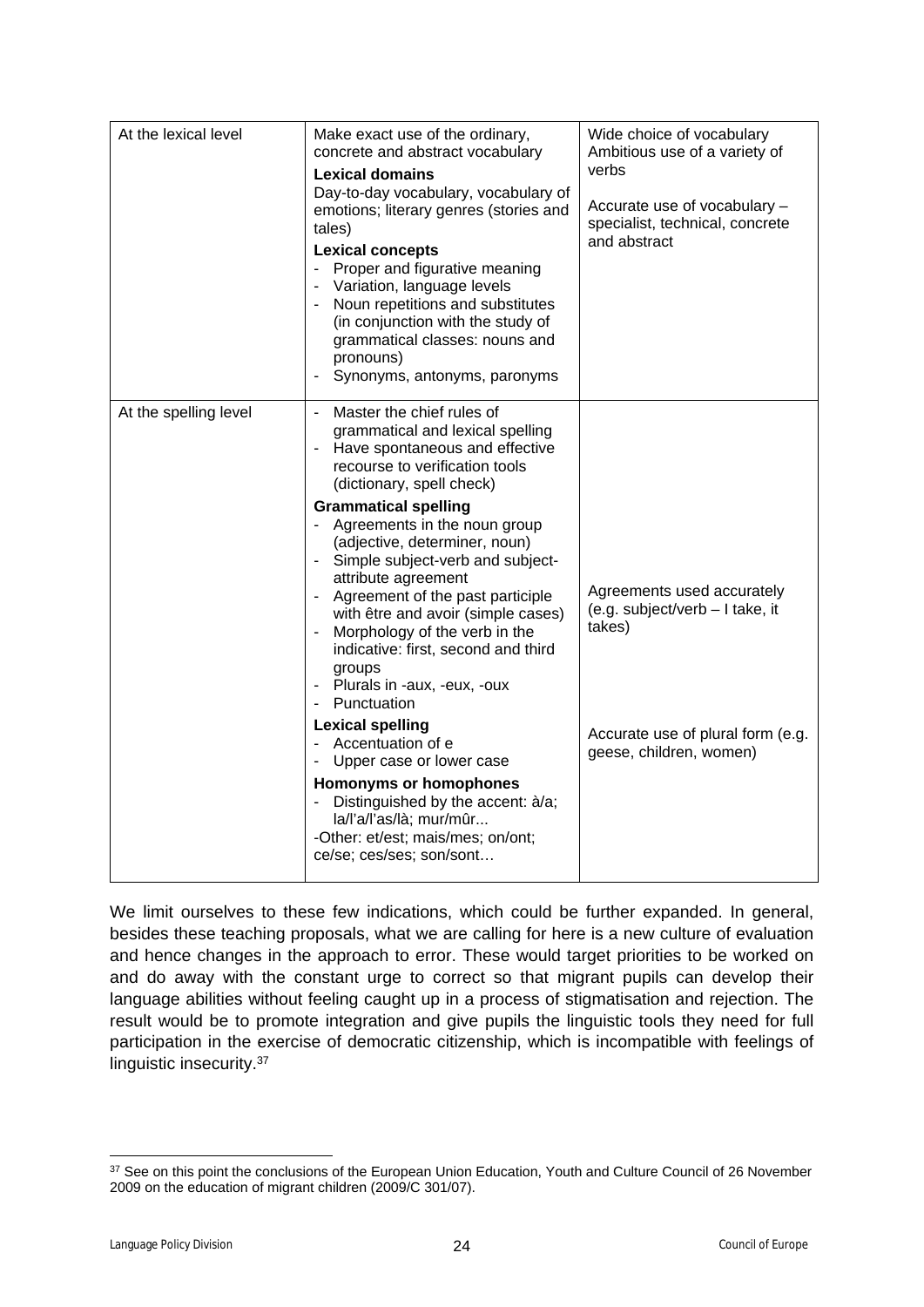## <span id="page-24-0"></span>**Bibliography**

Adam, J.-M. 1990. *Le texte narratif*. Paris : Nathan.

Bachmann, C., Basier, L. 1984. « Le verlan, argot d'école ou langue des keums ». In *Mots*.8. Paris : Presses de la fondation nationale des sciences politiques. pp. 169-187.

Baggioni, D. 1997. *Langues et nations en Europe*. Paris : Payot.

- Beacco, J.-C. 2001 « Les idéologies linguistiques et le plurilinguisme ». In *Le français dans le monde*. 314. Paris : FIPF. CLE international. [www.France-mail-forum](http://www.france-mail-forum/)
- Bertucci, M.-M. 2003. «**.** *Les parlers jeunes en classe de français ».* In Bertucci, M.-M. & David, J. *Les langues des élèves*. *Le français aujourd'hui*. 143. Paris : AFEF. pp. 25-34.
- Bertucci, M.-M. 2005. *Écrire entre 10 et 14 ans. Un corpus, des analyses, des repères pour la formation.* (Marie-Laure Elalouf dir.). Versailles : SCEREN / CRDP de l'Académie de Versailles.
- Bertucci, M.-M. 2007. **«** L'enseignement des langues et cultures d'origine : incertitude des statuts et ambiguïté des missions ». In Bertucci, M.-M. & Corblin, C. 2007 (coord.)**.** *Enseigner les langues d'origine. Le français aujourd'hui*. 158. Paris : Armand Colin/AFEF. pp. 29-39.
- Bertucci, M.-M. 2008. « Quelles descriptions de la langue parlée à l'école ? ». In Bertucci M.-M. & David J. (coord.) 2008. *Descriptions de la langue et enseignement*. *Le français aujourd'hui***.** 162. Paris : Armand Colin / AFEF. pp. 59-70.
- Bialystok, E. 1991 (dir.). *Language processing in bilingual children*, Cambridge University Press.
- Billiez, J. 1993. « Le « parler véhiculaire interethnique » de groupes d'adolescents en milieu urbain ». In *Des langues et des villes*. Actes du colloque international. Paris : Didier érudition. Niamey : Agence de coopération culturelle et technique. pp. 117- 126.

Blanche-Benveniste, C. 1997. *Approches de la langue parlée en français*. Paris. Ophrys.

Boutan, P. & Chiss, J.-L. 1998. « Présentation ». In *La langue et ses représentations. Le français aujourd'hui*. 124. Boutan, P., Chiss, J.-L. (dir.). Paris : AFEF. pp. 3-4.

- Bronckart, J.-P. & Chiss, J.-L . 2002 . Article « Didactique de la langue maternelle ». In *Encyclopaedia Universalis*. Paris : Encyclopaedia Universalis.
- Calvet, L.-J. 1994. *Les voix de la ville. Introduction à la sociolinguistique urbaine*. Paris : Payot.
- Castel, R. 2007. *La montée des incertitudes. Travail. Protections. Statut de l'individu*. Paris : Seuil.

Castellotti, V. & Moore, D. 2005. « Cultures métalinguistiques, répertoires pluriels, et usages d'appropriation ». In Beacco, J.-C. et al. (dir.). *Enseignements /apprentissages des langues et cultures éducatives.* Paris : PUF. pp. 107-132.

- Castellotti, V. 2006. « Pratiques réflexives en contexte plurilingue : le portfolio européen des langues pour le collège ». In Molinié, M., Bishop, M.-F. (dir.). *Autobiographie et réflexivité*. Cergy-Pontoise : UCP/ CRTF. Amiens : encrage. pp.69-82.
- Catach, N. 1986. *L'orthographe française. Traité théorique et pratique*. Paris : Nathan.
- Cogis, D. 2001. « Difficultés en orthographe : un indispensable réexamen ». In *RFLA* VI-I. *Troubles langagiers*. Amsterdam : De Werelt. pp. 47-61.
- Chaudenson, R. 1989. *Créoles et enseignement du français*. Paris : L'Harmattan.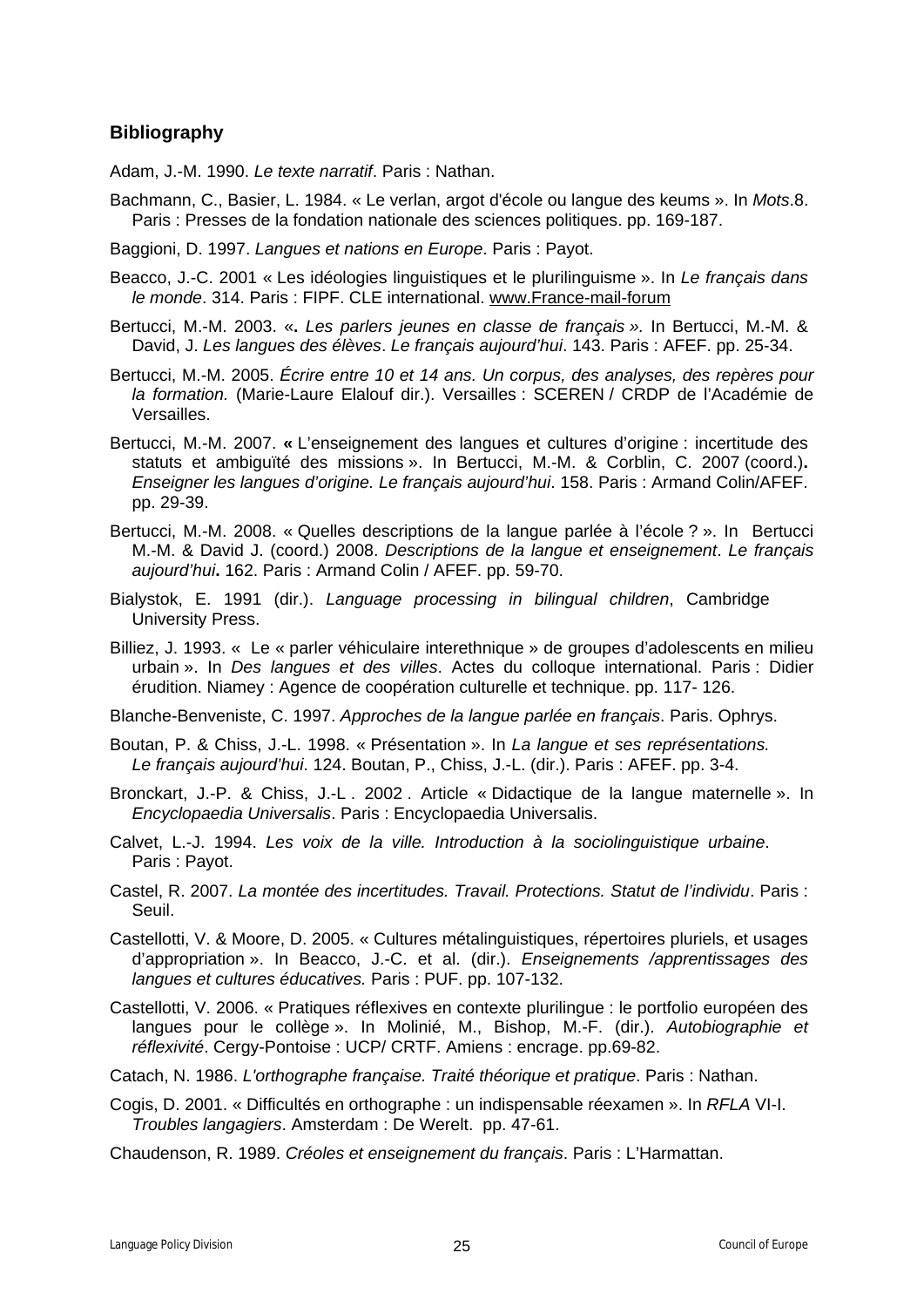- Chiss, J.-L. 1997. « Éléments de problématisation pour l'enseignement / apprentissage du français aux élèves « non francophones ». In Boyzon-Fradet, D. & Chiss, J.-L. *Enseigner le français en classe hétérogène : école et immigration*. Paris : Nathan.
- Chiss, J.-L. 2006. « Le français langue seconde en France : aspects institutionnels et didactiques ». In Castellotti, V. & Chalabi, H. (dir.). *Le français langue étrangère et seconde. Des paysages didactiques en contexte.* Paris : L'Harmattan. pp. 103-110.
- Coste, D. 2006. « Pluralité des langues, diversité des contextes : quels enjeux pour le français ? ». In Castellotti, V., Chalabi, H. (dir.). Op. Cit. pp. 11-25.
- Cummins, J. 1984. *Bilingualism and special education : issues in assessment and pedagogy*. Clevedon. Multilingual matters.
- Damourette, J. & Pichon, É. 1911-1950. *Des mots à la pensée*. 7 vol. Paris : D'Artrey.
- De Pietro, J.-F. 1998. « Demain, enseigner l'éveil aux langues à l'école ? ». In *De la didactique des langues à la didactique du plurilinguisme : hommage à Louise Dabène*. Grenoble : Université Stendhal- Grenoble III. pp. 323-334.
- Dolz, J. & Schneuwly, B. 1998. *Pour un enseignement de l'oral : initiation aux genres formels à l'école*. Paris : ESF.
- Fagyal, Z. 2003. « La prosodie du français populaire des jeunes : traits héréditaires et novateurs ». In Bertucci, M.-M., David, J. Op. Cit. pp. 47-55.
- Fioux, P. 2001. *Des langues de la maison aux langues de l'école en milieu plurilingue*. (dir.). Paris : Karthala- Université de La Réunion. 242 p.
- François, F. 1974. *L'enseignement et la diversité des grammaires*. Paris : Hachette.
- Gadet, F. 1989. Rééd.1997. *Le français ordinaire*. Paris : Armand Colin.
- Gadet, F. & Lureau, S. 1993. « Présentation ». In Gadet, F. Lureau, S. *Norme(s) et Pratiques de l'Oral*. *Le français aujourd'hui*. 101. Paris : AFEF. pp. 3-5.
- Gadet, F. 2003 a. « Français populaire » : un classificateur déclassant ? ». In Calvet, L.-J. et Mathieu, P. (dir.). *Marges linguistiques*, « *Argots, "français populaire" et langues populaires »*. 6, marges linguistiques.free.fr pp. 103-115.
- Gadet, F. 2003 b. *La Variation sociale en français*. Paris : Ophrys.
- Klein, W. 1989. *L'acquisition de langue étrangère*. Paris : Armand Colin,.
- Labov, W. 1993. *Le parler ordinaire : la langue dans les ghettos noirs des États-Unis*. Paris : Minuit.
- Marquilló, M. 1997. « Corriger des écrits en « clace daqueie » : quelques propositions pour une diversification des actions en retour ». In Boyzon-Fradet, D. & Chiss, J.-L .Op. Cit. pp. 143-169.
- Frei, H. 1929. Rééd. 1971. *La grammaire des fautes : introduction à la linguistique fonctionnelle, assimilation et différenciation, brièveté et invariabilité, expressivité*. Genève : Slatkine Reprints.
- Gohard-Radenkovic, A., Mujawamariya, D. & Perez, S. 2002. *Intégration des « minorités » et nouveaux espaces interculturels*. Bern : Peter Lang.

Hamers, J.-F. & Blanc, M. 1983. *Bilingualité et bilinguisme*. Bruxelles : Mardaga.

- Hymes, D. 1984. *Vers la compétence de communication*, Paris : Hatier : CREDIF.
- Lange, I. & Gogolin, I. 2010. *Durchgängige Sprachbildung in der Praxis-eine Handreichung*. (FörMig Material, Bd.2). Münster.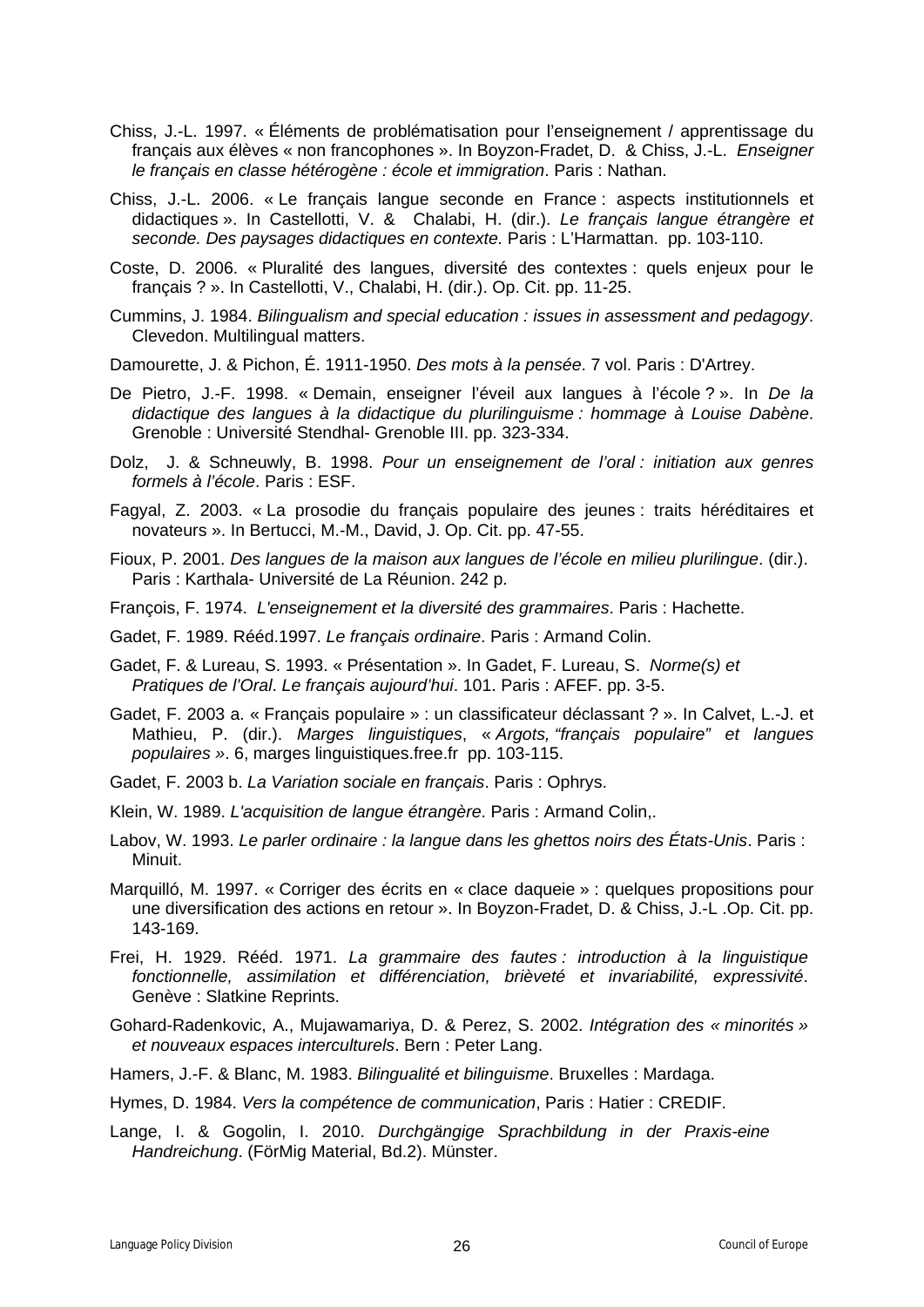- Leconte, F. 1998. *La famille et les langues : une étude sociolinguistique de la deuxième génération de l'immigration africaine dans l'agglomération rouennaise*. Paris : L'Harmattan. 286 p.
- Lepoutre, D. 1997. *Cœur de banlieue, codes, rites et langages*. Paris : Odile Jacob.
- Lodge, R. A. 1993. Rééd. 2006. *Le français : histoire d'un dialecte devenu langue*. Paris : Fayard.
- Melliani, F. 2000. *La langue du quartier. Appropriation de l'espace et identités urbaines chez des jeunes issus de l'immigration maghrébine en banlieue rouennaise*. Paris : L'Harmattan. 220 p.
- Rivarol, A. de. 1784. Rééd.1966. *Discours sur l'universalité de la langue française*, suivi des Pensées, maximes, anecdotes et bons mots. Paris : P. Belfond.
- Véronique, D. 2005. « L'enseignement- apprentissage du français en situation scolaire plurilingue à La Réunion. Quelques réflexions curriculaires ». In Prudent, L.-F., Tupin, F. & Wharton, S. (éds). *Du plurilinguisme à l'école. Vers une gestion coordonnée des langues en contextes éducatifs sensibles*. Berne : Peter Lang. pp. 379-398.

#### **Sitography**

education.gouv.fr/cid81/lesprogrammeshtml

education.gouv.fr/bo/2007/3

naldic.org.uk/docs/resources/KeyDocs.cfm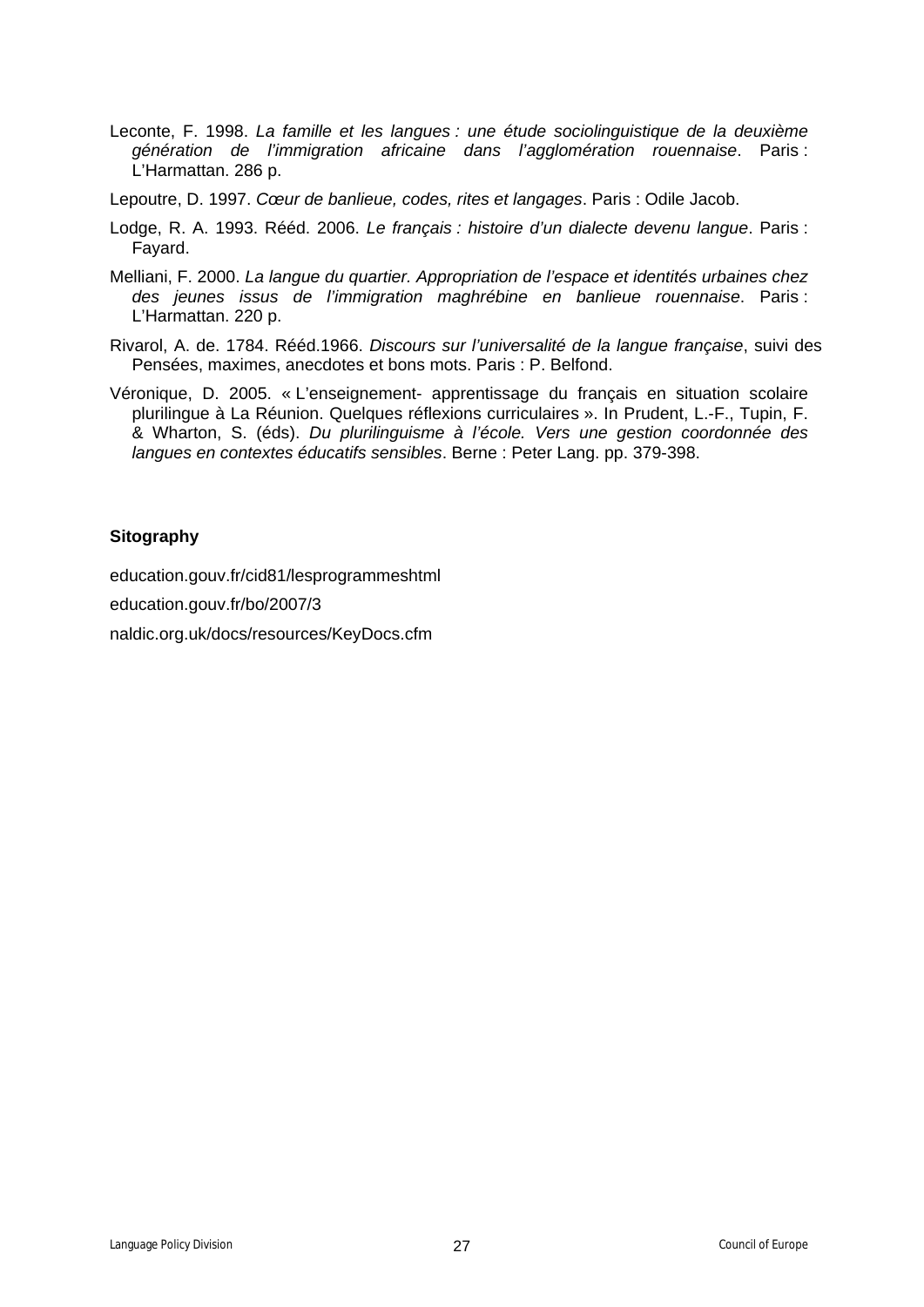# <span id="page-27-0"></span>*Annex 1***: Extract from Bulletin Officiel No 3 of 18 January 2007**

available on the website of the French Ministry of National Education, which sets out the aims of grammar teaching

#### **Implementation of the common base of knowledge and competences: the teaching of grammar**

The Decree of 11 July 2006 on the common base of knowledge and competences describes grammar teaching as an essential and specific component of the curriculum, in keeping with the wishes of the High Council for Education (*Haut Conseil de l'Education*).

#### **1 - An essential component of the curriculum**

A knowledge of how to read, write and speak French governs access to all fields of knowledge and the acquisition of all competences. Mastery of the French language is therefore the first pillar of the common base of knowledge and competences; it lies at the heart of fundamental learning because it is an indispensable tool for achieving equality of opportunity.

Learning spelling and grammar must therefore lead pupils to understand that respect for the rules of French expression is not inconsistent with freedom of expression; on the contrary, it promotes precise thinking and rigorous and easily comprehensible reasoning. A pupil must possess a sufficient mastery of the tools of language, namely vocabulary, grammar and spelling for reading, understanding and writing texts.

## **2 - A specific component of the curriculum**

In primary education a minimum of three hours a week and in lower secondary education 1 1/2 hours a week must be devoted to teaching conjugations, grammar, correct spelling and vocabulary.